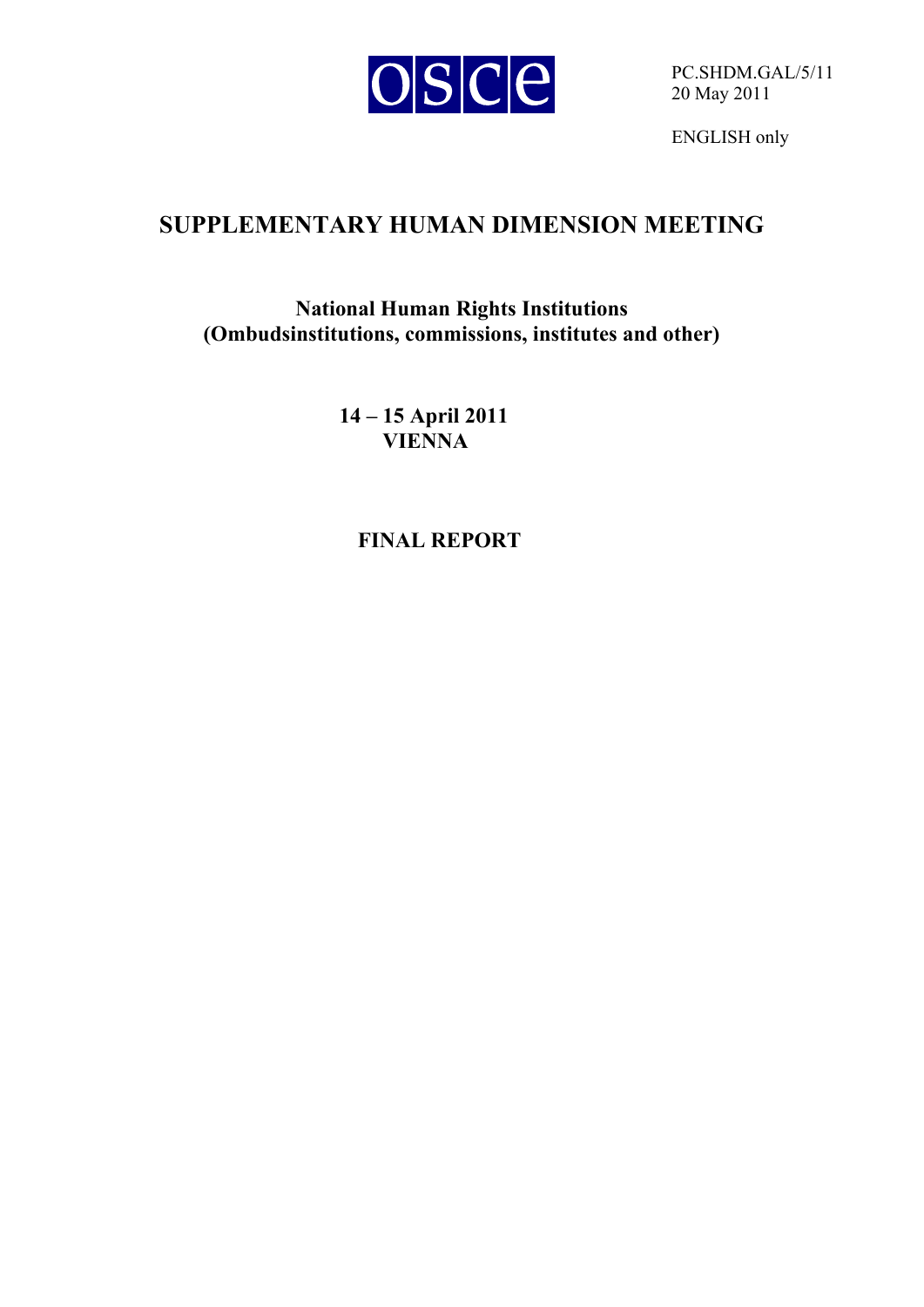# **TABLE OF CONTENTS**

| SYNOPSIS OF THE SESSIONS AND RECOMMENDATIONS<br>I.                      |    |
|-------------------------------------------------------------------------|----|
|                                                                         |    |
| Working Session 1: National Human Rights Institutions – their role      |    |
| Working Session 2: National Human Rights Institutions and Governments 8 |    |
| Working Session 3: National Human Rights Institutions                   |    |
|                                                                         |    |
| <b>ANNEXES</b><br>III.                                                  |    |
|                                                                         |    |
|                                                                         |    |
|                                                                         |    |
|                                                                         | 21 |
|                                                                         |    |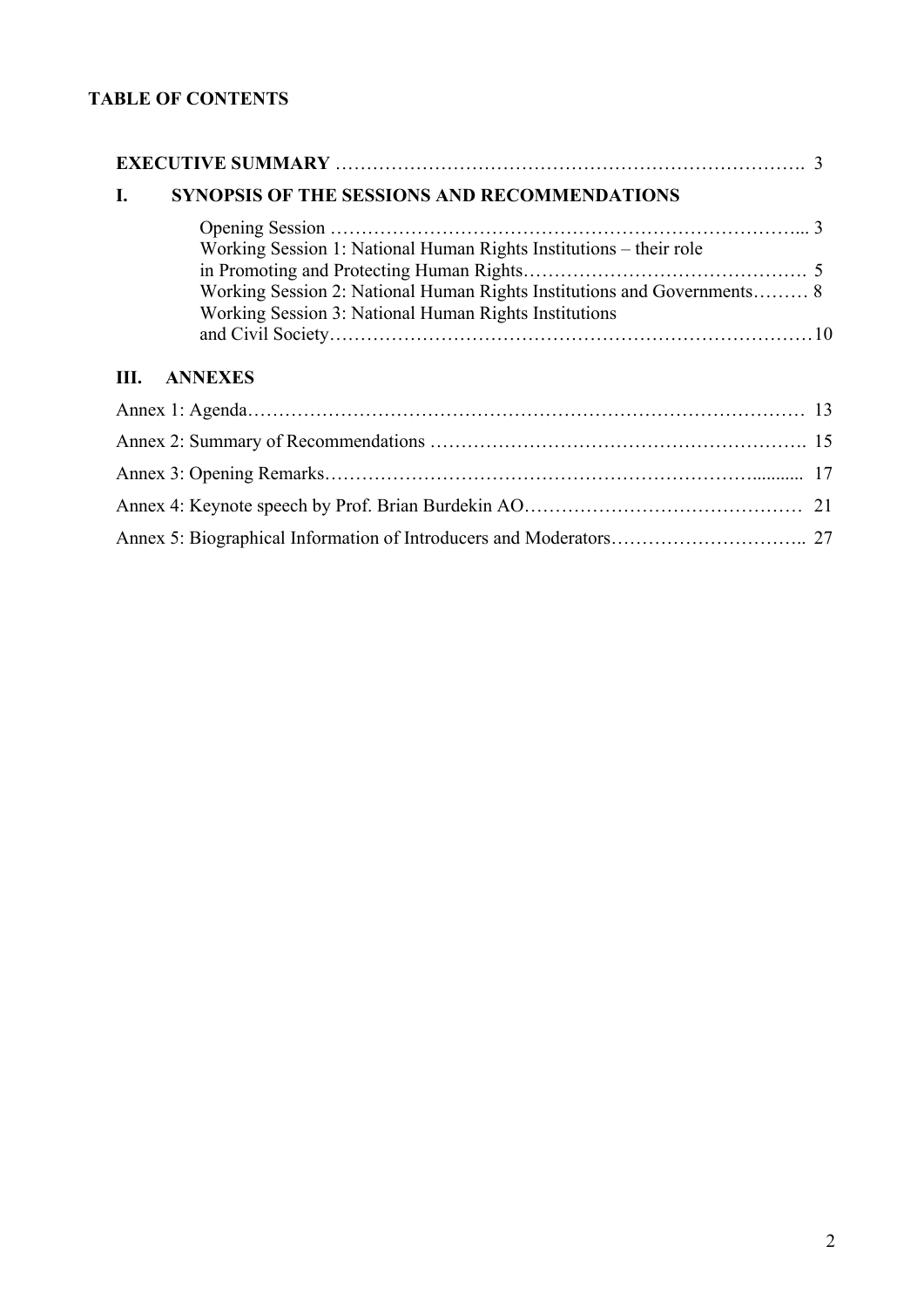# **I. EXECUTIVE SUMMARY**

The first Supplementary Human Dimension Meeting (SHDM) in 2011 was dedicated to the topic of national human rights institutions (NHRIs). The meeting brought together 197 participants, including 115 delegates from 47 OSCE participating States, 4 delegations with 7 representatives and one expert from OSCE Partners for Co-operation, 20 representatives from 17 NHRIs and other independent human rights structures, 32 representatives from non-governmental organizations, 12 representatives from OSCE Institutions/Field Operations, and 10 representatives from 6 international organizations.

The meeting was organized into three working sessions:

- National Human Rights Institutions Their Role in Promoting and Protecting Human Rights;
- National Human Rights Institutions and Governments;
- National Human Rights Institutions and Civil Society.

Discussions focused on a range of critical issues relating to the further need to ensure independence and effectiveness of NHRIs. Participants presented numerous examples of NHRI engagement with various branches of government as well as fruitful work undertaken in collaboration with civil society actors. It was stressed that while NHRIs play an increasingly important role in the protection and promotion of human rights at the national level, the responsibility for ensuring the enjoyment of human rights for all people remains with the OSCE participating States.

Ambassador Lenarčič announced at the conclusion of the SHDM that the OSCE Lithuanian Chairmanship together with the OSCE/ODIHR will organize a Conference on NHRIs in Vilnius in July 2011.

# **II. SYNOPSIS OF SESSIONS AND RECOMMENDATIONS**

This part of the report summarizes the discussions which took place during the three thematic sessions and presents the recommendations made by the participants. The recommendations were directed towards a variety of actors, particularly OSCE participating States, OSCE institutions and field operations, as well as to NHRIs and civil society actors. These recommendations have no official status and are not based on consensus. The inclusion of a recommendation in this report does not suggest that it reflects the views or policies of the OSCE. Nevertheless, these recommendations are useful indicators for the OSCE to reflect on how participating States are meeting their commitments to promote human rights and consider possible ways to enhance the contribution of national human rights institutions in this area.

### **OPENING SESSION**

In his opening remarks, Ambassador Janez Lenarčič noted the importance of the work undertaken by NHRIs and outlined some of the key challenges they faced in exercising their mandate. He stated that NHRIs across the OSCE region play a key role in protecting and promoting human rights at the national level.

H.E. Renatas Norkus, Chairperson of the OSCE Permanent Council presented an overview of the role of NHRIs in strengthening adherence to existing OSCE and international commitments of participating States. The Ambassador highlighted in particular the work of ODIHR and the OSCE field operations in providing expertise and technical assistance, while also encouraging further engagement in this field.

In his keynote speech, Professor Brian Burdekin highlighted the diversity that exists amongst different models of NHRIs, and affirmed the critical role of NHRIs set up in accordance with the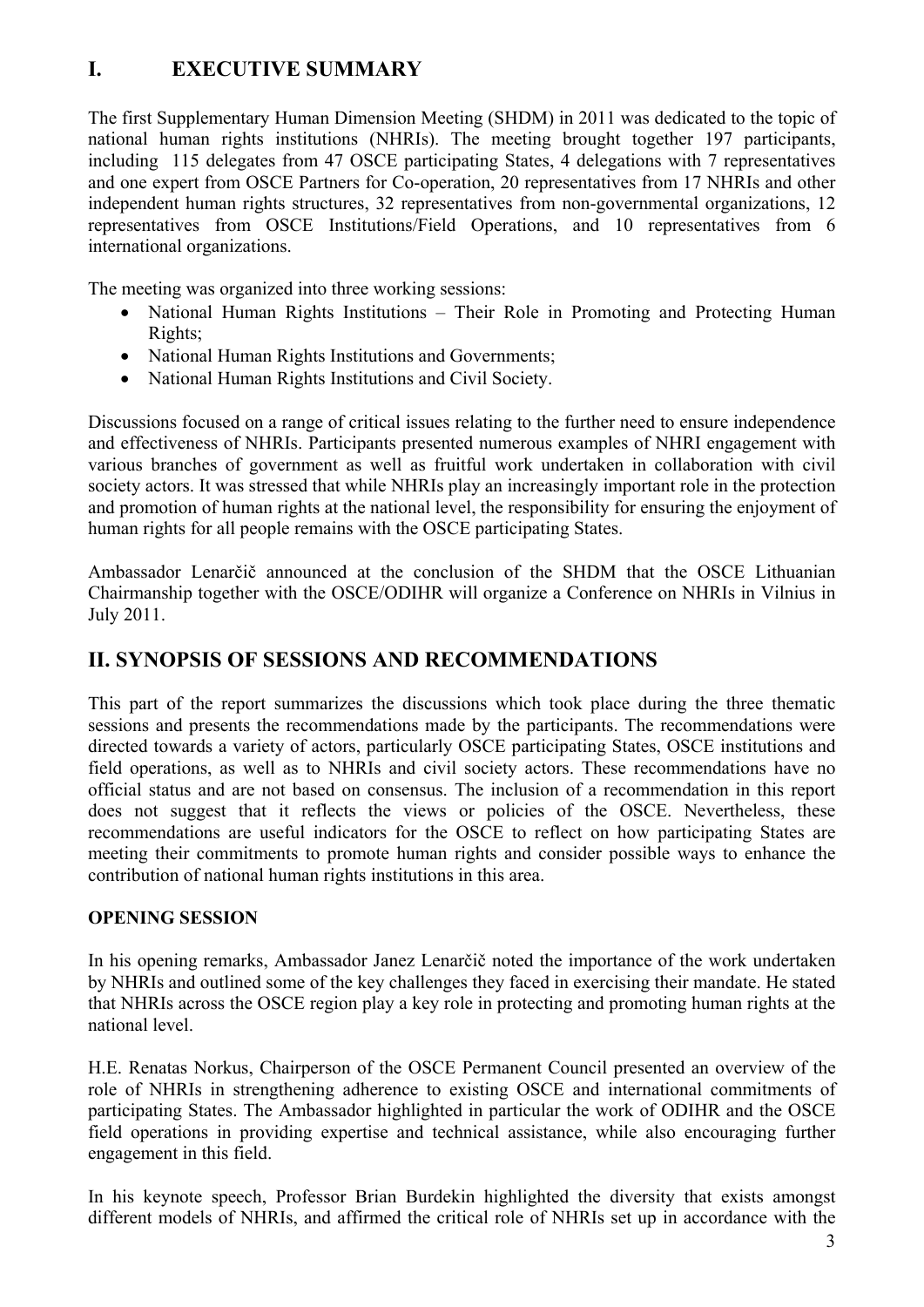so-called Paris Principles<sup>1</sup>, the internationally recognized minimum standards for NHRIs with mandates to protect human rights.

The role of NHRIs is primarily that of translating human rights standards into reality. One of the challenges that NHRIs face is that they operate within diverse national legal frameworks, many of which predate the emergence of international human rights conventions. These conventions have framed a large proportion of NHRIs' mandates. The agreement on the Paris Principles was grounded on the recognition of the need to consolidate democratic systems with additional mechanisms to protect the rights of the most vulnerable groups in society, including religious, linguistic and ethnic minorities. Although governments are the primary duty bearers in the field of human rights protection, NHRIs play an important role as monitors, educators and, occasionally, investigators of human rights violations.

In outlining some of the key characteristics of NHRIs, Professor Burdekin explained the importance of establishing NHRIs on the basis of a legislative text adopted by elected representatives of the people of a country. He also stressed the importance of securing the conditions for NHRIs to execute their mandated functions free from interference.

Professor Burdekin described some of the key changes in the international order that have taken place across the globe over recent decades, including a significant number of democratic transitions from autocratic and military dictatorships. The recognition of the interrelatedness and interdependence of human rights has also developed, together with a new sense of international accountability for perpetrators of gross violations of human rights. However, new challenges exist in the area of accountability, including the privatization and outsourcing of services that have been previously provided by States.

NHRIs often face the challenge of an overly broad mandate coupled with limited resources. In light of this, the importance of close co-operation with civil society must be understood, particularly in view of the need for NHRIs to provide authoritative and accurate advice to government. In recent years, the significance of NHRIs has developed particularly in regard to their engagement with UN treaty and charter based mechanisms.

Although NHRIs work mainly at the national level, these institutions also play an increasing role in addressing cross-border issues such as human trafficking or the rights of migrant workers, asylum seekers and refugees. Furthermore, the UN's most recent international conventions on torture and on disabilities specifically foresee the potential for NHRIs to act as the designated national monitoring bodies. These additional responsibilities should however be accompanied by additional resources from government. With regard to the evolving mandate of NHRIs, states should ensure that protection of human rights remains comprehensive and the institution accessible by society at large, without limiting these mechanisms to address only the rights of particular groups.

Professor Burdekin went on to outline the lessons learnt in the field of NHRIs. These include the importance of the universally accepted standards endorsed in the 1993 Vienna Declaration and Programme of Action; the importance of clear mandates for NHRIs; the necessity to grant NHRIs powers commensurate with their responsibilities, and the importance of educating the public to understand that people should be treated with dignity. In addition, it is important to work to amend relevant legislation. Human rights violations are tackled most effectively at the national level, and accessibility of relevant mechanisms is essential to securing human rights in reality. The role of NHRIs in promoting understanding and acceptance of individual dignity and human rights is important, particularly when viewed in light of the devastating effects of racial hatred or ethnic and religious intolerance. Given existing challenges at the practical level resulting from broad mandates and limited resources, it is important to remember that NHRIs have particular responsibility for the

 $\overline{a}$ 

<sup>&</sup>lt;sup>1</sup> United Nations Principles relating to the Status of National Institutions, adopted by the United Nations General Assembly resolution 48/134 of 20 December 1993.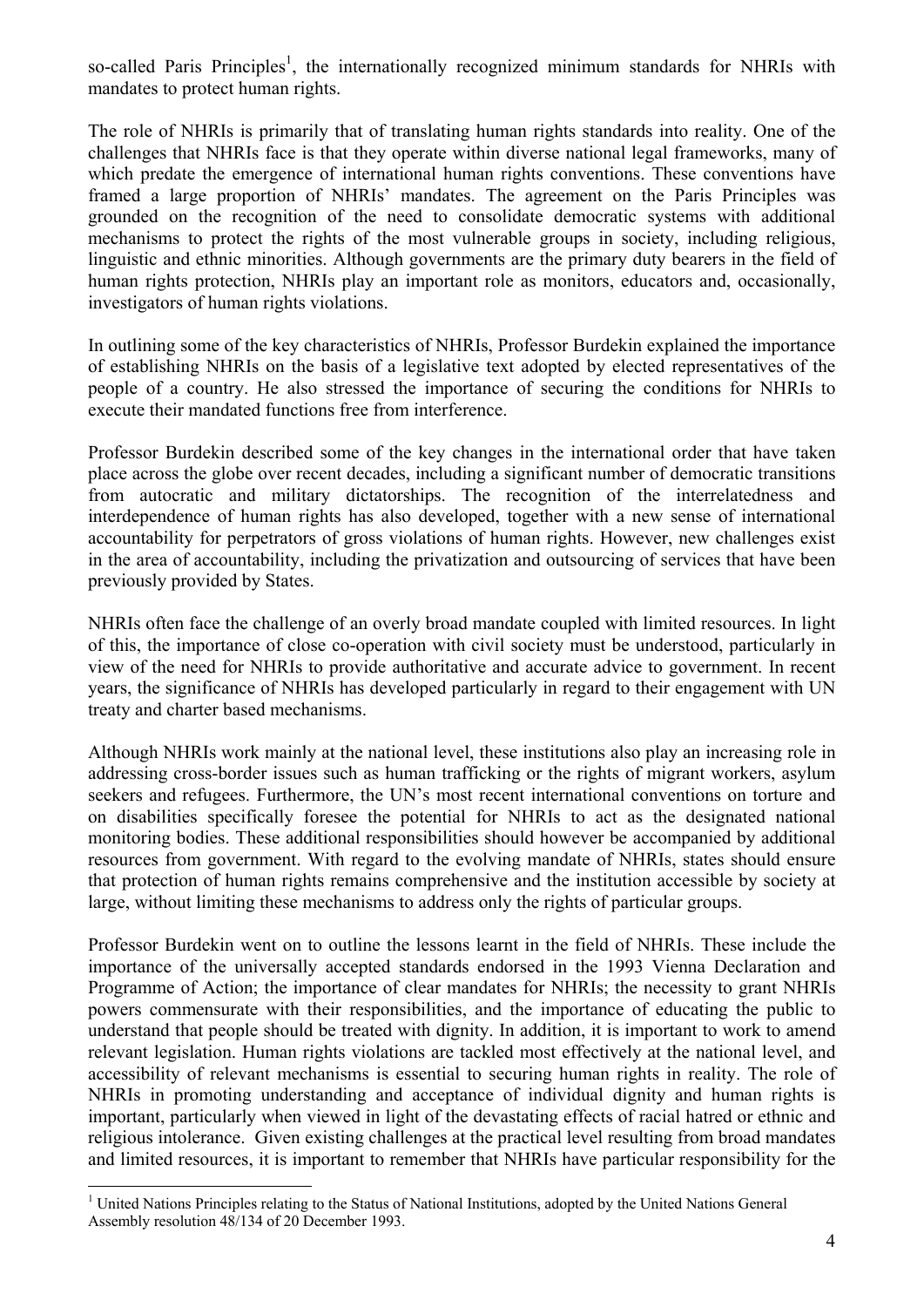most vulnerable groups in the community: the homeless, the ill, the elderly, children, persons with physical and mental disabilities, those who are isolated and those in places of detention, among others.

## **SESSION I: NATIONAL HUMAN RIGHTS INSTITUTIONS – THEIR ROLE IN PROMOTING AND PROTECTING HUMAN RIGHTS**

*Introducer***: Dr. Maurice Manning***,* President of the Irish Human Rights Commission, Republic of Ireland; Chair of the European Group of National Human Rights Institutions *Moderator***: Mr. Vladlen Stefanov,** Chief of the National Institutions and Regional Mechanisms Section, United Nations Office of the High Commissioner for Human Rights

Working Session I offered an opportunity for participants to exchange views on the role, functions and existing different models of NHRIs. The moderator set the stage for the discussion by noting the unique position of NHRIs as state funded entities at the 'crossroads' between states, civil society and other actors. While being part of the state, NHRIs are located outside of the executive, legislative and judicial branches of the state. Ideally, NHRIs should operate in a neutral and objective space in which they can more easily interact and influence other stakeholders both at the national and international level.

The introducer of the session outlined the functions of NHRIs with reference to the UN Paris Principles. He noted the importance of the accreditation process by the International Coordinating Committee of NHRIs (ICC). Strong institutions depend upon secure and stable funding, he said. The importance of a broad institutional mandate covering all human rights issues and provisions for substantial engagement with civil society was also noted. Governments were urged to ensure that recommendations made by NHRIs are received in a systematic manner. Following these remarks, the introducer presented the set of draft recommendations developed by NHRIs gathered earlier in the day for a Preparatory Meeting convened by ODIHR.

A lively discussion followed the introducer's presentation, enabling participants from Austria, Azerbaijan, Bosnia and Herzegovina, Finland, France, Germany, Italy, Kazakhstan, Kyrgyzstan, Lithuania, Norway, the Russian Federation, the United Kingdom, the United States and the EU Fundamental Rights Agency to comment on the work of NHRIs across the OSCE region.

There was a general agreement that NHRIs play a vital role in the protection and promotion of human rights at the national and, increasingly, international level. One participant noted the particular importance of NHRIs for post-Soviet states. The need for participating States to respect the Paris Principles was further stressed by several participants, including to take into account the General Recommendations made by the Sub-Committee on Accreditation of the International Coordinating Committee of National Human Rights Institutions (ICC). A number of NHRIs agreed the all NHRIs shall strive to be accredited with A Status with the ICC.

A number of participants also agreed that different institutional models of NHRIs exist in the OSCE region and noted that regardless of their individual structure, certain basic conditions need to be fulfilled in order for NHRIs to fully perform their functions. These include a strong legislative framework and broad mandate, appropriate structures and an adequate budget as well as public recognition of their work.

The independence of NHRIs was stressed as a key element of success, and several interventions noted that this independence could be undermined where the above conditions are not fulfilled. One participant shared the example of a weak mandate in cases where, for example, an ombudsperson can be dismissed without reason, prior to the expiry of his or her term. On the structure of NHRIs, another intervention highlighted the need to balance the composition of NHRIs. Here an inclusive and transparent selection process of the head of the NHRI was offered as a good example.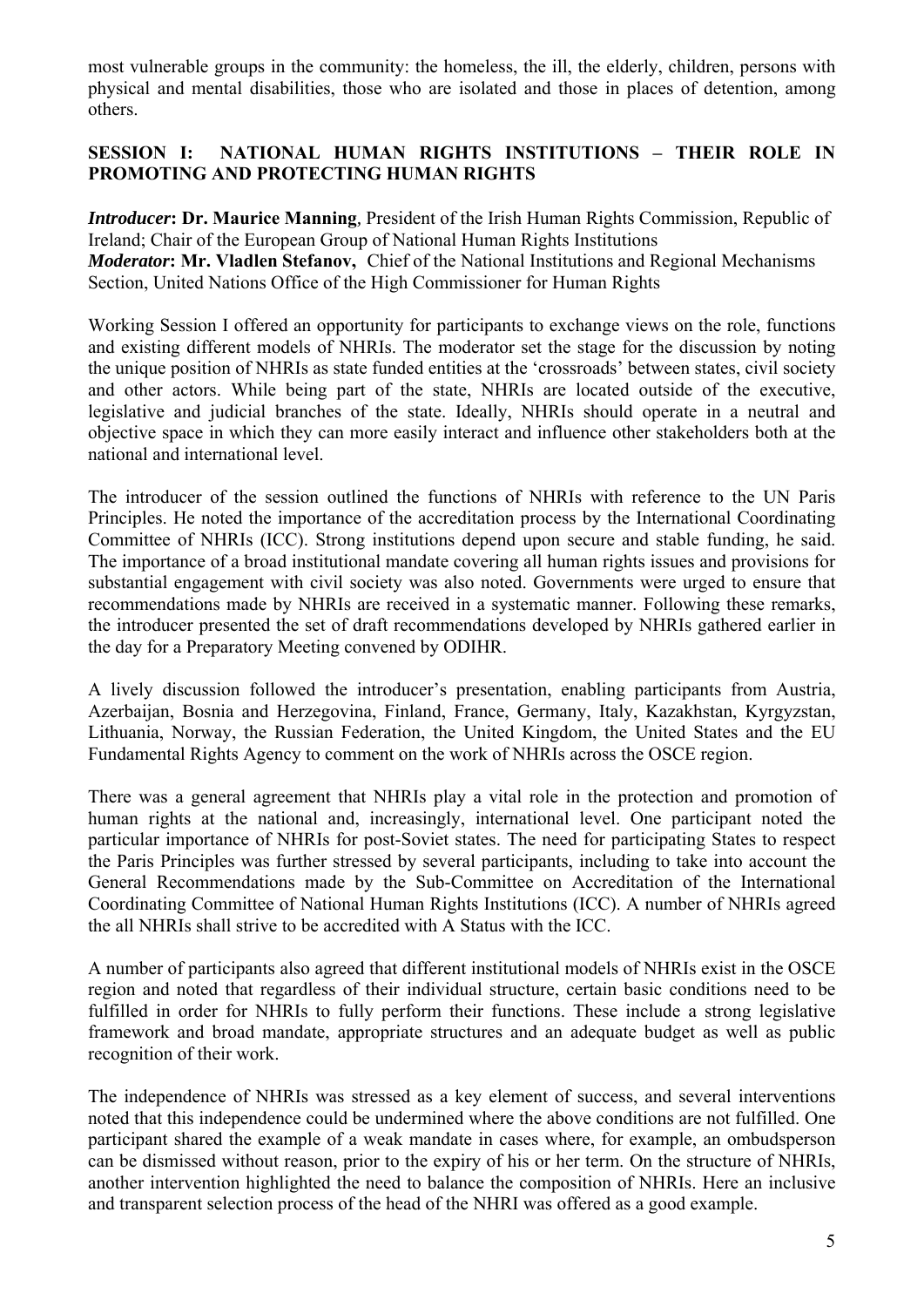Representatives from civil society also reaffirmed the need for NHRIs to be free to provide an alternative point of view from the government of the state within which they operate.

Although the key role of NHRIs is to review the governments' compliance with human rights standards, various contributions acknowledged the difficulties that some governments had found in creating conducive working conditions for NHRIs to operate effectively. On the other hand, it was stated that NHRIs can mitigate the burden on governmental structures invested with human rights protection.

One participant noted with concern the existence of NHRIs in autocratic systems characterized by a dependent judiciary, corruption, and a general disregard for human rights. In these cases, it was said, NHRIs would not be able to effectively contribute to the protection and promotion of human rights.

In reiterating recommendations made by NHRIs at the preparatory meeting to the SHDM, two NHRI participants called for the OSCE to ensure that NHRIs receive a special status at OSCE fora.

Several participants recalled the importance of NHRIs' work with vulnerable groups, such as ethnic and national minorities. It was stressed that vulnerable groups were still rarely involved in shaping institutions and that specific outreach would be needed. Moreover, NHRIs were an important player to monitor cases of hate crimes. Participants from different parts of the OSCE region noted the need for NHRIs to prioritize work on freedom of religion, conscience and belief, as an essential element to combat intolerance and discrimination.

Situating the work of NHRIs within the wider human rights protection system, participants noted the existence of new international human rights mechanisms and tools including the Universal Periodic Review of the UN Human Rights Council, the Optional Protocol to the UN Convention against Torture and the UN Convention on the Rights of Persons with Disabilities. It was stressed that if forces are concentrated and combined from all relevant actors, human rights compliance could be ensured.

Some participants noted the problem of multiple independent human rights bodies existing in one country. The existence of only one official NHRI could be rather helpful in identifying gaps in human rights protection and coordinating efforts to address apparent deficiencies. In this regard, a representative of the French NHRI shared the view that the merging of several previously existing institutions into one is expected to make referrals by public institutions more efficient. Participants also drew attention to the recommendation of the Council of Europe's Commission for Democracy through Law (the Venice Commission) that there be only one ombuds institution in every country.

### *The following specific recommendations were made in Session I:*

### Recommendations to the OSCE participating States:

- fully acknowledge that NHRIs contribute to the protection and promotion of human rights, predominantly but not exclusively at the national level;
- establish, where they do not yet exist, NHRIs that comply with the UN Paris Principles as further elaborated by the Sub-Committee on Accreditation of the International Coordinating Committee of NHRIs;
- ensure the establishment of functionally and institutionally independent NHRIs accountable to parliament;
- ensure an open, transparent, and inclusive selection process of the head (and members) of the NHRI;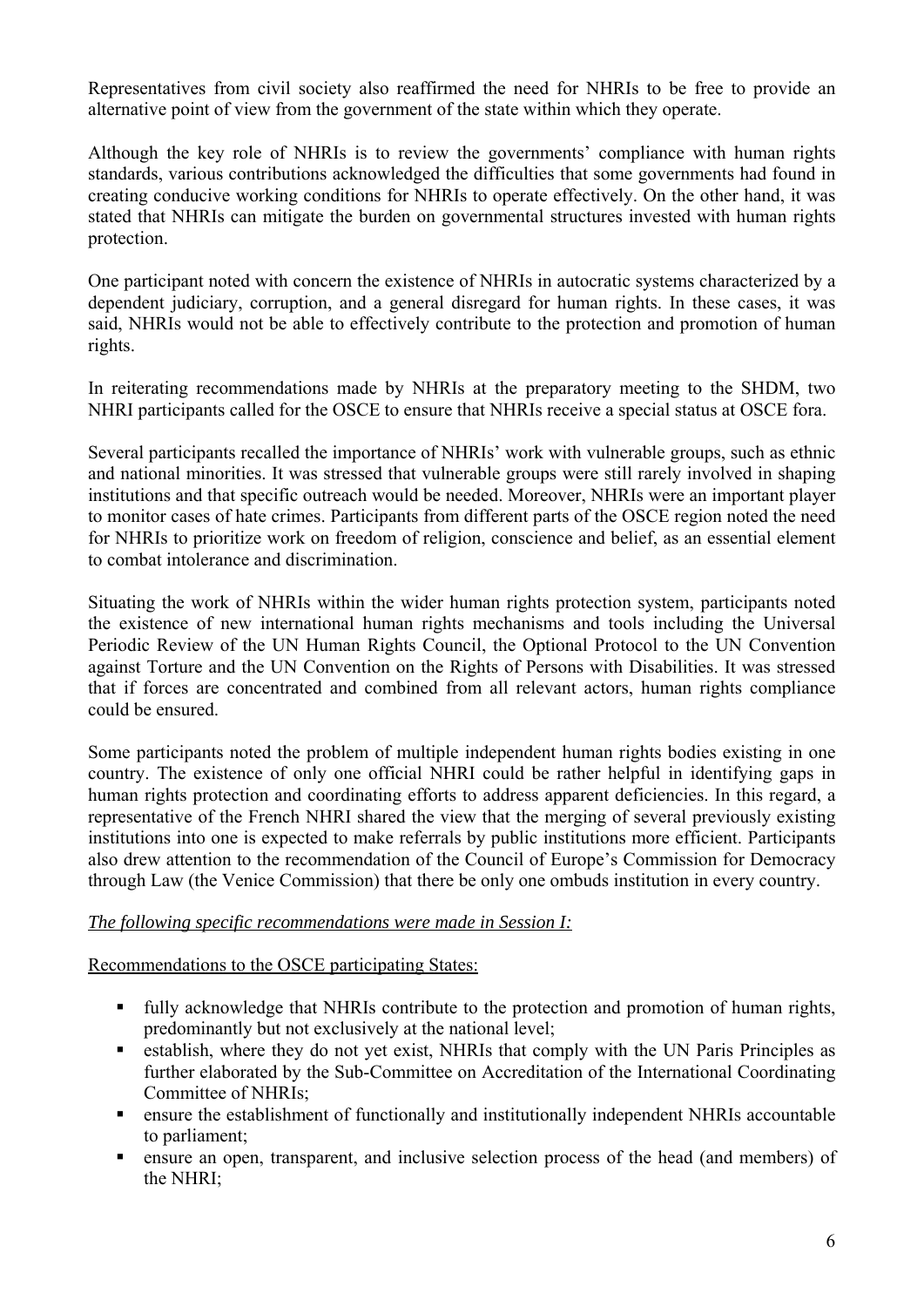- provide for a strong legislative framework ensuring a broad mandate and wide range of functions pertaining to the protection and promotion of human rights;
- ensure that the legislative mandate of the NHRI includes cooperation with civil society actors, acknowledging the importance of civil society in the promotion and protection of human rights;
- recognize that different types of NHRIs exist across OSCE participating States, all of which shall be mandated to protect and promote human rights;
- ensure that NHRIs are provided with sufficient human capital and financial resources to allow them to exercise their mandate effectively, especially when they are given additional tasks under national or international law;
- provide for secure and stable funding from central budget under a separate budget line for NHRIs, with parliamentary oversight;
- **Example 1** ensure that NHRIs are not disproportionately affected by budget cuts;
- ensure that annual and special reports from NHRIs are discussed in parliament in a timely manner and consider the establishment of parliamentary human rights committees to engage directly with NHRIs;
- commit to undertake all necessary steps to ensure that recommendations and initiatives of NHRIs are given due consideration and are systematically implemented by governmental authorities;
- after consultation with and the consent of the NHRI, to vest the NHRI with additional functions under international agreements, such as the Optional Protocol to the United Nations Convention Against Torture or the United Nations Convention on the Rights of Persons with Disabilities, and national legislation such as anti-discrimination laws;
- ensure independence in the context of a country situation where a parliament can dismiss an ombudsman before the end of his or her term.

### Recommendations to the national human rights institutions

- develop and strengthen relationships with vulnerable groups including establishing and maintaining contacts with religious communities and migrant communities;
- consider to increasing their human resource capacity through, *inter alia,* offering internships and fellowships;
- monitor human rights in the armed forces;
- **Performance** freedom of religion as an important element of preventing discrimination and intolerance.

### Recommendations to the OSCE Institutions and Field Operations

- continue supporting the work of NHRIs, in co-operation with the United Nations, the Council of Europe, other relevant international organizations and the International Coordinating Committee of NHRIs;
- acknowledge that various institutional models of NHRIs are compliant with Paris Principles;
- to ensure that capacity building for and engagement with NHRIs is undertaken by field offices;
- involve NHRIs when developing OSCE commitments;
- take into account the information provided by NHRIs when drafting reports;
- engage NHRIs in collaborative awareness raising and educational initiatives;
- consider NHRIs as a source of expertise and experience, and foster exchange between institutions;
- consider NHRIs as important interlocutors on human rights issues;
- facilitate consistent participation of NHRIs at OSCE meetings and to ensure that NHRIs receive special status with the OSCE, namely by having dedicated seats in the plenary room for official meetings from where they can make statements using their own status and mandate;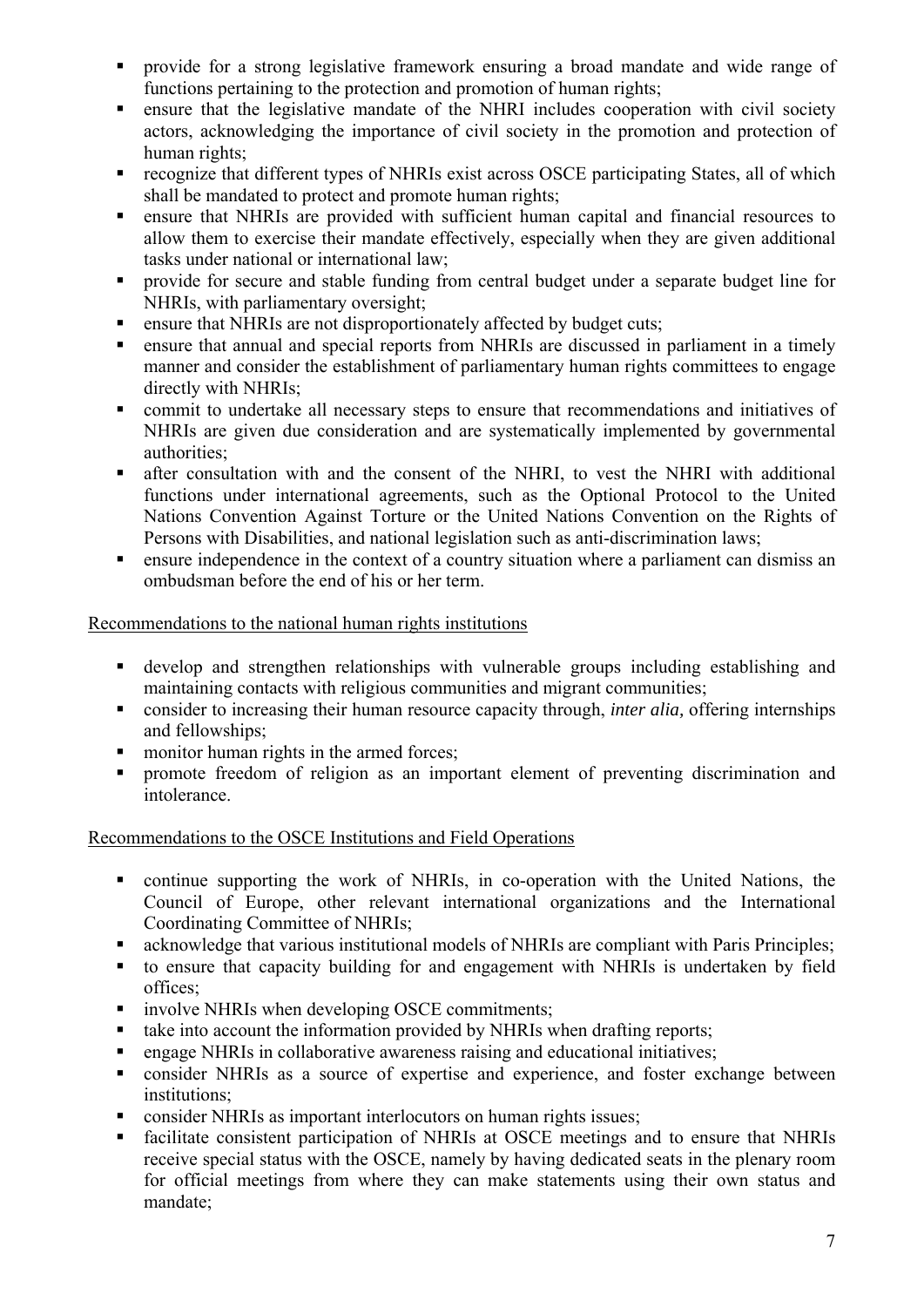support the establishment of a permanent Secretariat of the European Regional Group of NHRIs.

## **SESSION II: NATIONAL HUMAN RIGHTS INSTITUTIONS AND GOVERNMENTS**

*Introducer***: Mr. George Tugushi,** Public Defender (Ombudsman), Georgia *Moderator***: Mr. Markus Jaeger,** Head of National Human Rights Structures Unit, Prisons and Police Division, Council of Europe

The discussion during Working Session II addressed issues pertaining to the interaction between NHRIs and various branches of governments. At the outset of the session, the moderator thanked ODIHR for the quality of the Annotated Agenda.

The introducer outlined the relationship between NHRIs and state authorities, mainly concentrating on the mandates of NHRIs, the importance of their structural independence, and the role of state bodies in strengthening their capacity. The introducer explained that the primary responsibility for remedying human rights violations rests with public authorities, even after the establishment of a NHRI. He described the main competencies of NHRIs including submission of opinions, recommendations, proposals and reports to the government, parliament, and other competent bodies. The introducer suggested that effective NHRIs are those which have acquired full legal status, an organizational and institutional culture, adequate financial and human resources and international links. Due to their commitment to uphold the rule of law, governmental and public institutions should welcome well-founded advice and criticism of NHRIs while also feeling secure that good practices will be praised, and unsubstantiated claims or unclear situations handled wisely.

In the open discussion that followed, representatives from Australia, Bosnia and Herzegovina, Finland, Germany, Ireland, France, Kazakhstan, Kyrgyzstan, Norway, Poland, the Russian Federation, Slovenia, Tajikistan and Uzbekistan reviewed the relationship between NHRIs and the three branches of government – the parliament, the executive and the judiciary.

The representative from Germany framed the discussions recalling that NHRIs serve as reminders that states exist for the people and not vice versa.

A large number of those taking the floor pointed out that parliaments should function as allies of the NHRIs and highlighted the crucial role that parliaments have in supporting the work of NHRIs. They stressed the importance of strong legislation - which sets the grounds for the independence of an NHRI - and the necessity for transparent appointment procedures in which the human rights expertise of candidates is verified. Whereas some participants noted that annual reports of NHRIs were often seen by the parliament as a report of the work of the NHRI only, rather than being accepted as a more general assessment of the overall human rights situation in the country, a contrasting experience was presented in which the analyses provided by a NHRI to parliament were regarded as objective and informed about the general human rights climate.

Review and follow up to annual reports produced by NHRIs was seen as a core responsibility of the parliament in relation to a NHRI. A number of NHRI participants discussed the practices of their parliaments in this regard. The representative from the Slovenian NHRI shared the experience from his country which has a system in place to ensure that the recommendations of the ombuds institution are followed up and implemented by the executive. The annual report of the NHRI presented to parliament requires a response from the government in which the executive outlines its planned activities to tackle issues raised in the annual report. Another good practice was shared presenting the case of France where the executive is obliged to respond in writing to the opinion of the NHRI concerning new or amended legislation. It was further recommended to engage NGOs in the drafting of and follow up to the annual reports of NHRIs.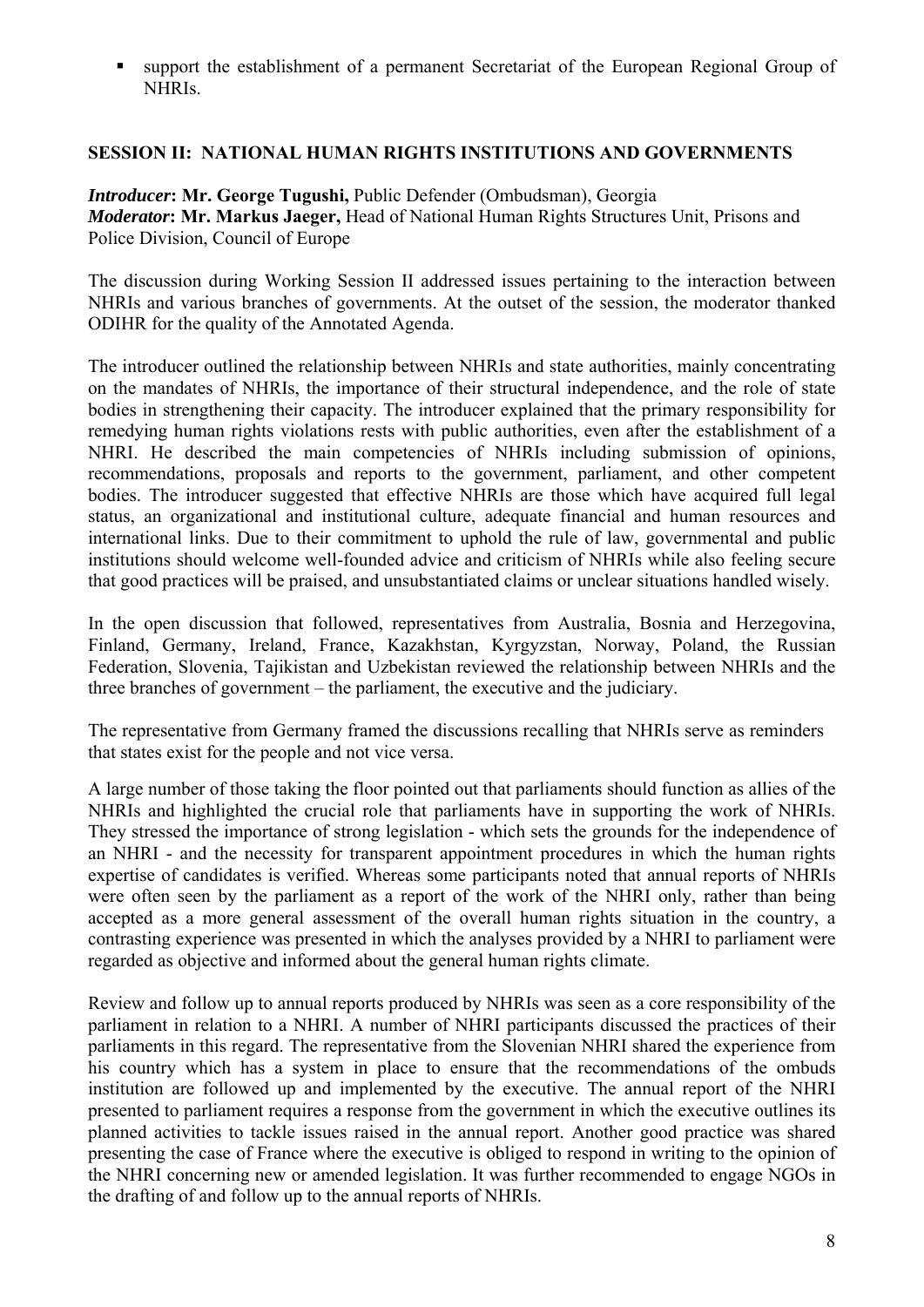Several participants from Central Asia raised the issue of whether NHRI reports must be approved by the parliament which is the practice in several participating States, arguably encroaching on the independence of the institution. Participants recommended that every parliament establish a Human Rights Committee. In this respect, the work of the British Parliament's (House of Commons) Human Rights Committee was pointed out as a positive example.

Participants also noted the need to convince parliaments to take up NHRI recommendations and to grant NHRIs the opportunity to be heard by parliamentary commissions, before which NHRIs could explain whether certain aspects of draft legislation are in line with human rights principles. In Germany, the NHRI submits independent written observations and participates in parliamentary hearings on various human rights issues.

On the issue of oversight, one participant noted the importance of monitoring the government's work, using the mechanisms provided by the UN treaty bodies, the Universal Periodic Review, and judgments of the European Court of Human Rights, the European Court of Justice and the Council of Europe human rights treaty bodies.

In regard to the relationship with the executive, the Polish NHRI shared the newly introduced practice of meeting high-level ministerial officials on a regular basis in order to discuss governmental policies and practices with human rights implications.

As an NHRI with a strong judicial mandate, the Polish NHRI further commented on the position and authority of the ombudsman, suggesting that the powers of the ombudsman lie in the ombudsman's ability to appeal to courts and to challenge court rulings under existing procedures. In cases where human rights are violated by maladministration or government activity, the NHRI should first of all attempt to engage in general information efforts, including letters to government ministries.

It was also suggested that NHRIs should have a privileged role in national discussions, serving as a facilitator of dialogue between government and civil society. On that note, the moderator stressed the importance of the way in which governments refer publicly to the role of NHRIs. Positive referral to the work of NHRIs was one way in which governments could show their support for the institution.

Finally, the role of the media was highlighted and illustrated using the example of effective media coverage regarding the plight of the persons with mental disabilities in Australia.

### *The following specific recommendations were made in Session II:*

### Recommendations to the OSCE participating States

- in order to strengthen the role of National Human Rights Institutions (NHRIs), develop and adopt new OSCE commitments on NHRIs;
- safeguard the independence of their NHRI by way of structural measures, emphasizing the status of NHRIs as state bodies distinct from government.
- ensure that their governments do not monopolise the appointment process of the staff and head of NHRIs: appointments should happen as a result of an open process, involving civil society and, if possible, opposition parties;
- ensure independence in law, through constitutional provisions, as well as through general practice;
- take measures to protect NHRIs against the possibility of arbitrary dismissal of their head or members;
- provide stable financial grounds for NHRIs and avoid subjecting it to disproportionate budget cuts;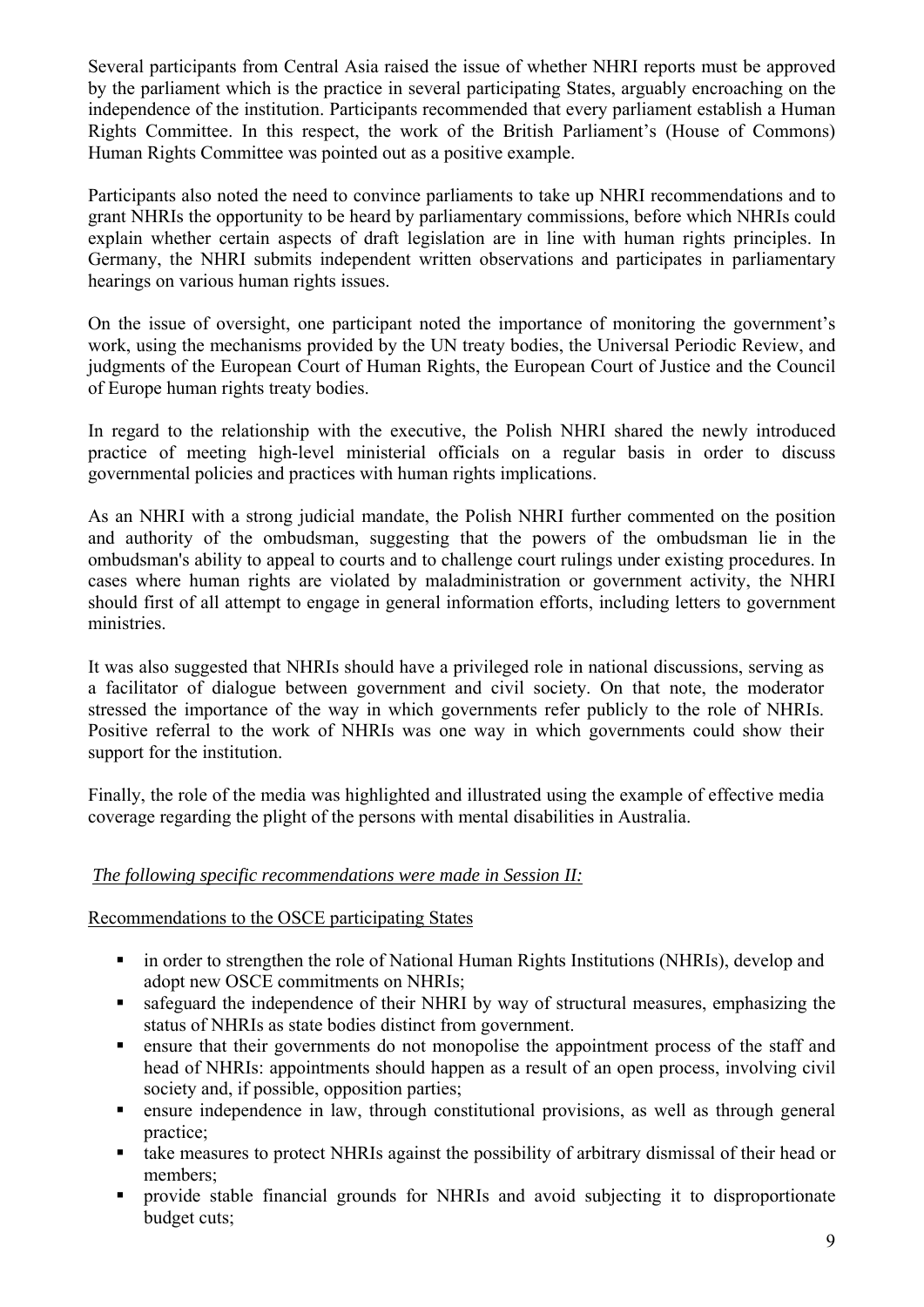- examine attentively the reports of NHRIs and ensure that ongoing institutional relationships foster receptivity to the position of their NHRI, engaging in constructive dialogue with their NHRI using respectful and clear language;
- ensure that governments endeavour to refer to the work of NHRIs and pay due attention to this work;
- affirm the primary role of NHRIs in informing the government of its views and assessment of human rights;
- ensure that a formalized procedure and a wide range of channels for interaction with the government are established;
- **Example 1** establish the practice whereby governments request concrete advice from NHRIs. To this end, governments should ensure that NHRIs are informed of draft legislation in good time, so as to give NHRIs the opportunity to comment on legislative proposals;
- consult their NHRI and give due consideration to their assessment of human rights situations.

## Recommendations to NHRIs

NHRIs should:

- make full use of their relationship with their national parliament, in a spirit of cooperation and partnership;
- be ready and able to provide concrete recommendations to their governments;
- stand ready to advise the government on the appropriateness of signing or ratifying international conventions;
- be ready to assist the government in UN treaty body reporting obligations and in the execution of judgments of the European Court of Human Rights;

# Recommendations to the OSCE Institutions and Field Operations

 OSCE institutions are recommended to facilitate or support opportunities for NHRIs to exchange experiences amongst themselves.

# **SESSION III: NATIONAL HUMAN RIGHTS INSTITUTIONS AND CIVIL SOCIETY**

*Introducer*: **Ms. Jasminka Džumhur**, Human Rights Ombudsperson, Bosnia and Herzegovina *Moderator***: Ms. Snježana Bokulić**, Head of the Human Rights Department, OSCE/ODIHR

Working Session III was designed to discuss the relationships between civil society actors and NHRIs. In setting the stage for the discussion amongst participants, the moderator noted that effective implementation of human rights was impossible without the inclusion of NHRIs and civil society actors in the work of human rights protection. The moderator noted the need for such interrelationship between NHRIs and civil society to be regular, transparent, inclusive, substantive and effective.

The introducer further framed the following discussions by defining the nature of civil society and emphasizing its role as a corrective mechanism. She placed NHRIs as a bridge between the government and its citizens. Because it is impractical for NHRIs to be abreast of all human rights concerns in a country, civil society's support is important in enabling the NHRIs to get full insight into the needs of all communities.

During the discussion that followed, contributions were made from participants by Armenia, Australia, Azerbaijan, Belarus, Bosnia and Herzegovina, Finland, France, Georgia, Germany, Italy, Kazakhstan, Kyrgyzstan, Norway, Poland, the Russian Federation, United Kingdom. Contributions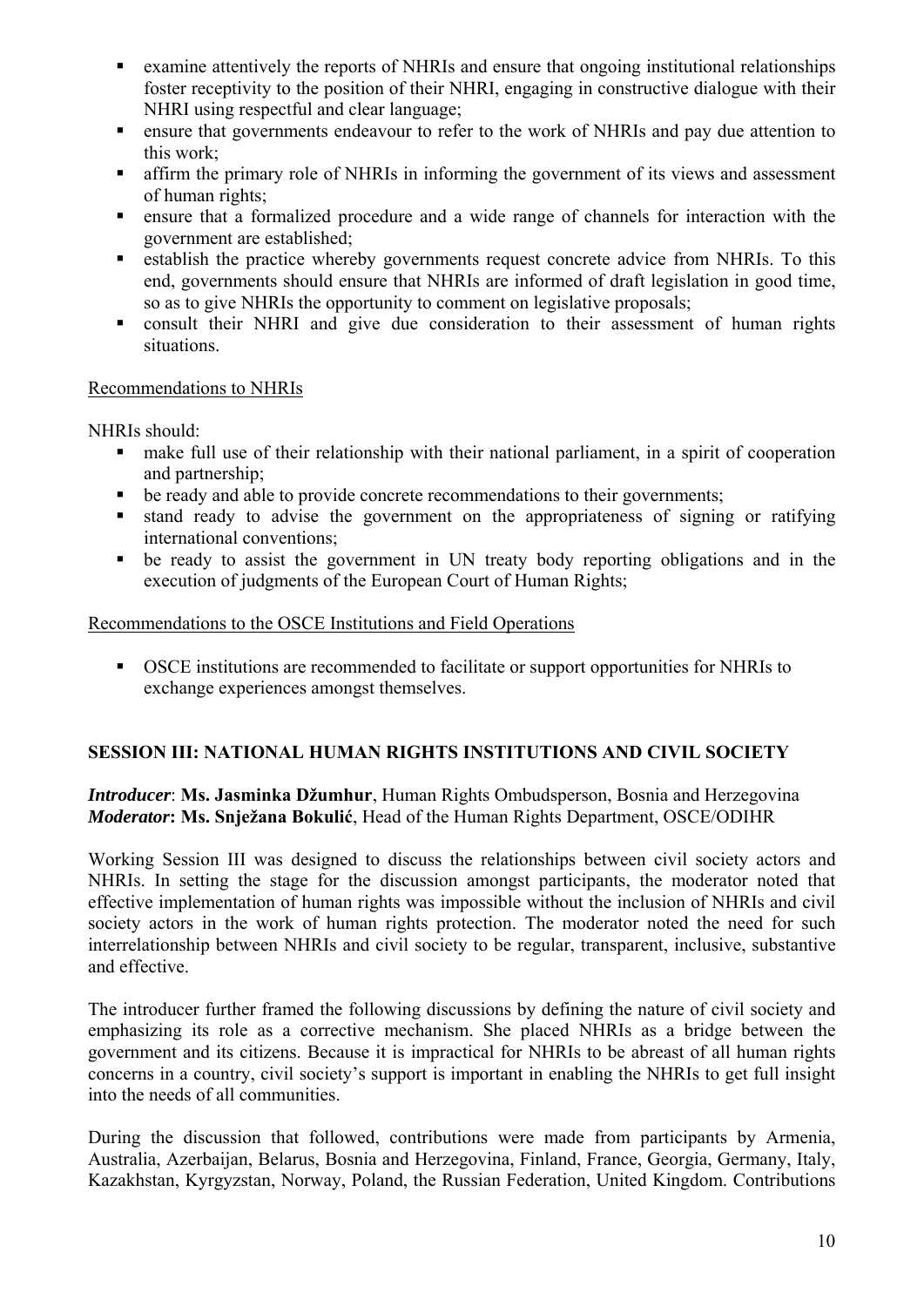examined ways to ensure a sustainable relationship and co-operation between NHRIs and civil society.

A large number of participants highlighted that collaboration with non-governmental organizations (NGOs) contributes to the success of NHRIs, in affirmation of the standards laid out in the Paris Principles in that regard. Keynote speaker Professor Burdekin elaborated that the strength of an institution depends on strong links with civil society, links with religious leaders, and links with the legal profession.

The engagement with civil society actors was seen as critical not only because NGOs play a role as early warning systems to indicate a deteriorating human rights situation but also because of their role as a source of information and expertise from all segments of society, such as religious communities and other minorities. Here, new opportunities for mutual engagement created by the Universal Periodic Review of the UN Human Rights Council were mentioned.

Participants from Kazakhstan shared the positive experience from their country where civil society actors are invited to assist the NHRI in examining legislation and monitoring governmental bodies in their fulfilment of human rights commitments. A participant from France also referenced the internal consultation process that allowed the French NHRI to consult the opinion of civil society and explained that the French NHRI was regularly requested by its government to consult civil society. It was recommended that government ministries use NHRIs to organize consultation processes.

Participants noted a series of thematic areas where engagement and co-operation are seen to be useful: education, information gathering, complaints handling, formulation of recommendations, national public enquiries, input into state reports and drafting of alternative reports to international mechanisms and treaties and acting as a partner in strategic litigation processes. The focus of engagement was said to lie on vulnerable groups, such as persons with disabilities, the elderly, children and migrants. A participant suggested that NHRIs and civil society actors should jointly develop common principles that must be respected in order to consider collaboration. Such collaboration should be substantive, regular, transparent and long-term.

The model of an expert council with civil society representatives for NHRIs of single-headed institutions was commended. Here, a participant from Kyrgyzstan shared his experience of being part of the Advisory Board to the Kyrgyz Ombudsman. A representative from Finland also noted that the future Finnish NHRIs would have an Advisory Board made up of NGOs, researchers and other actors working to promote human rights in Finland. The Polish NHRI added that three expert commissions exist in Poland to advise on potential activities of the ombudsperson with persons with disabilities, the elderly and immigrants. Engaging civil society representatives to participate in these social councils had also helped to initiate new activities.

Examples were further given as to the benefit for civil society to work with NHRIs. It was for example mentioned that NGOs can use NHRI reports for their advocacy work with governments. A participant also suggested that NGOs could provide information to the Sub-Committee on Accreditation of the ICC on the performance of the NHRIs.

One participant noted that public discourse towards human rights could be hostile and may result in the lack of public trust in NHRIs. He described a new project in the United Kingdom specifically involving human rights defenders that enjoy greater levels of public trust and influence. It was suggested that such projects enable civil society actors to become partners of the NHRI in public awareness-raising. Where civil society is contracted by states to deliver public services, NHRIs were also encouraged to assess the work of civil society in delivering these services.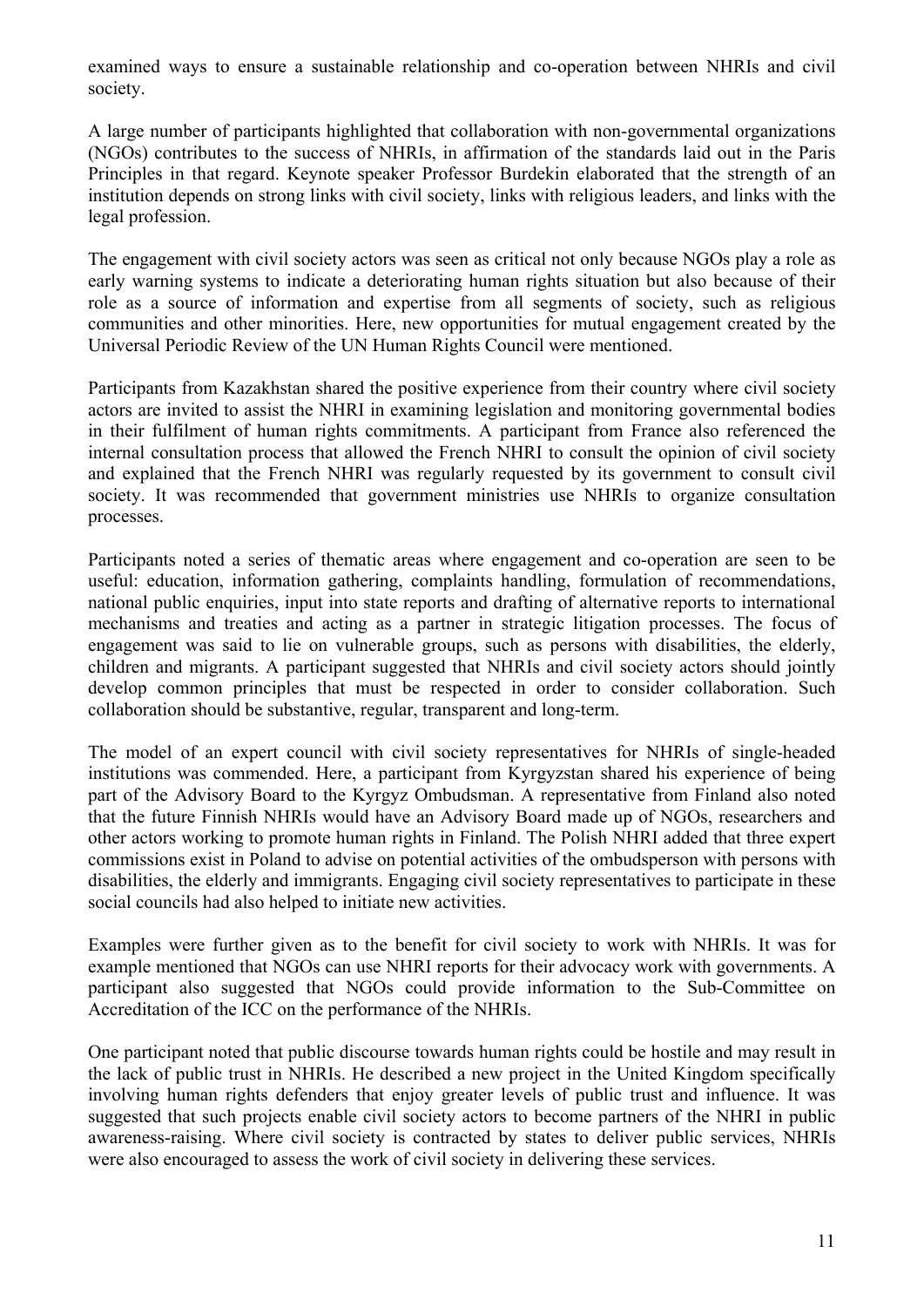Rounding up the discussions, keynote speaker Professor Burdekin concluded that in order to secure confidence in a NHRI, it was essential to gain the confidence of civil society. Good laws and structures would not be sufficient for the successful operation of NHRIs without their work with civil society.

# *The following specific recommendations were made in Session III:*

Recommendations to the OSCE participating States

- ensure that parliamentary vote on NHRI reports does not compromise the independence of NHRIs;
- **Example 3** engage NHRIs in the planning of public consultation processes.

# Recommendations to NHRIs

- engage and consult with a diverse range of civil society organizations, including church leaders and representatives of vulnerable social groups such as the elderly, disabled and migrant communities;
- develop mechanisms that create opportunities for individuals to contribute to the work of NHRIs through *inter alia* the creation of internship programmes, and programmes to train and nurture young "ambassadors" for human rights;
- draw extensively from information submitted by civil society actors, having verified and evaluated such information.

## Recommendations to Civil Society

- take active part in policy making processes, including through engagement with the parliamentary process;
- inform the Sub-Committee on Accreditation regarding any concerns which arise regarding the independence of NHRIs;
- hold NHRIs accountable for their work.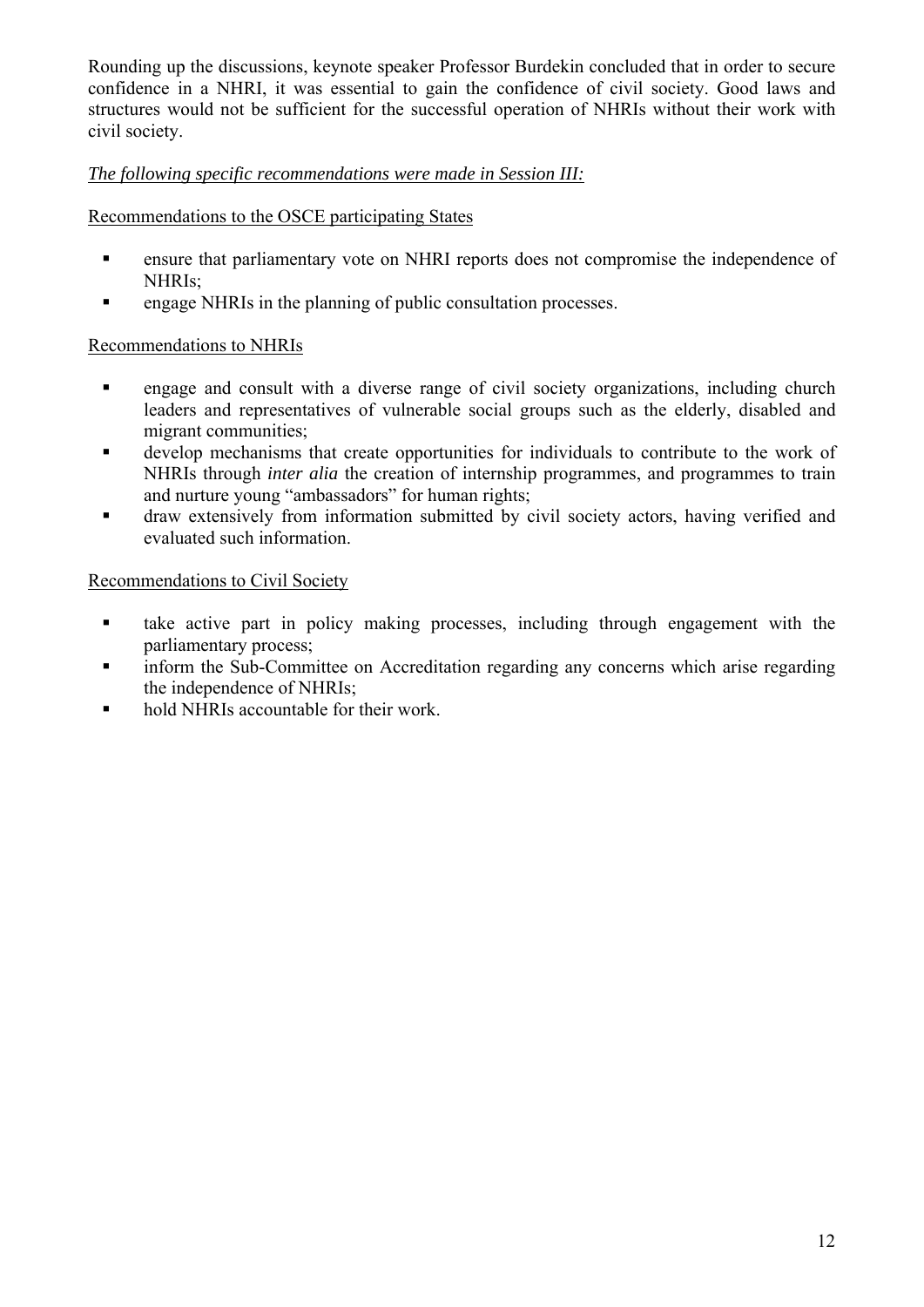

# **SUPPLEMENTARY HUMAN DIMENSION MEETING**

## **NATIONAL HUMAN RIGHTS INSTITUTIONS (ombudsinstitutions, commissions, institutes and other mechanisms)**

**14-15 April 2011 Hofburg, Vienna** 

| 14 April 2011 |
|---------------|
|               |

15.00 - 16.00 **OPENING SESSION**:

#### *Opening remarks*

**Ambassador Renatas Norkus,** Chairperson of the OSCE Permanent Council, Lithuania's Permanent Representative to the OSCE

**Ambassador Janez Lenarčič**, Director, OSCE Office for Demcratic Institutions and Human Rights (OSCE/ODIHR)

#### *Keynote speech*

 **Prof. Brian Burdekin AO:** former Adviser to the Australian Prime Minister, several ministers and the Federal Attorney General, former Federal Human Rigths Commissioner and International Adviser to a number of National Human Rights Institutions in the OSCE region, Asia and Africa.

*Technical information* by the OSCE/ODIHR

### 16.00 - 18.00 **SESSION I: NATIONAL HUMAN RIGHTS INSTITUTIONS – THEIR ROLE IN PROMOTING AND PROTECTING HUMAN RIGHTS**

*Introducer***: Dr. Maurice Manning***,* President of the Irish Human Rights Commission, Republic of Ireland; Chair of the European Group of National Human Rigths Institutions

*Moderator***: Mr. Vladlen Stefanov,** Chief of the National Institutions and Regional Mechanisms Section, United Nations Office of the High Commissioner for Human Rights

*Discussion*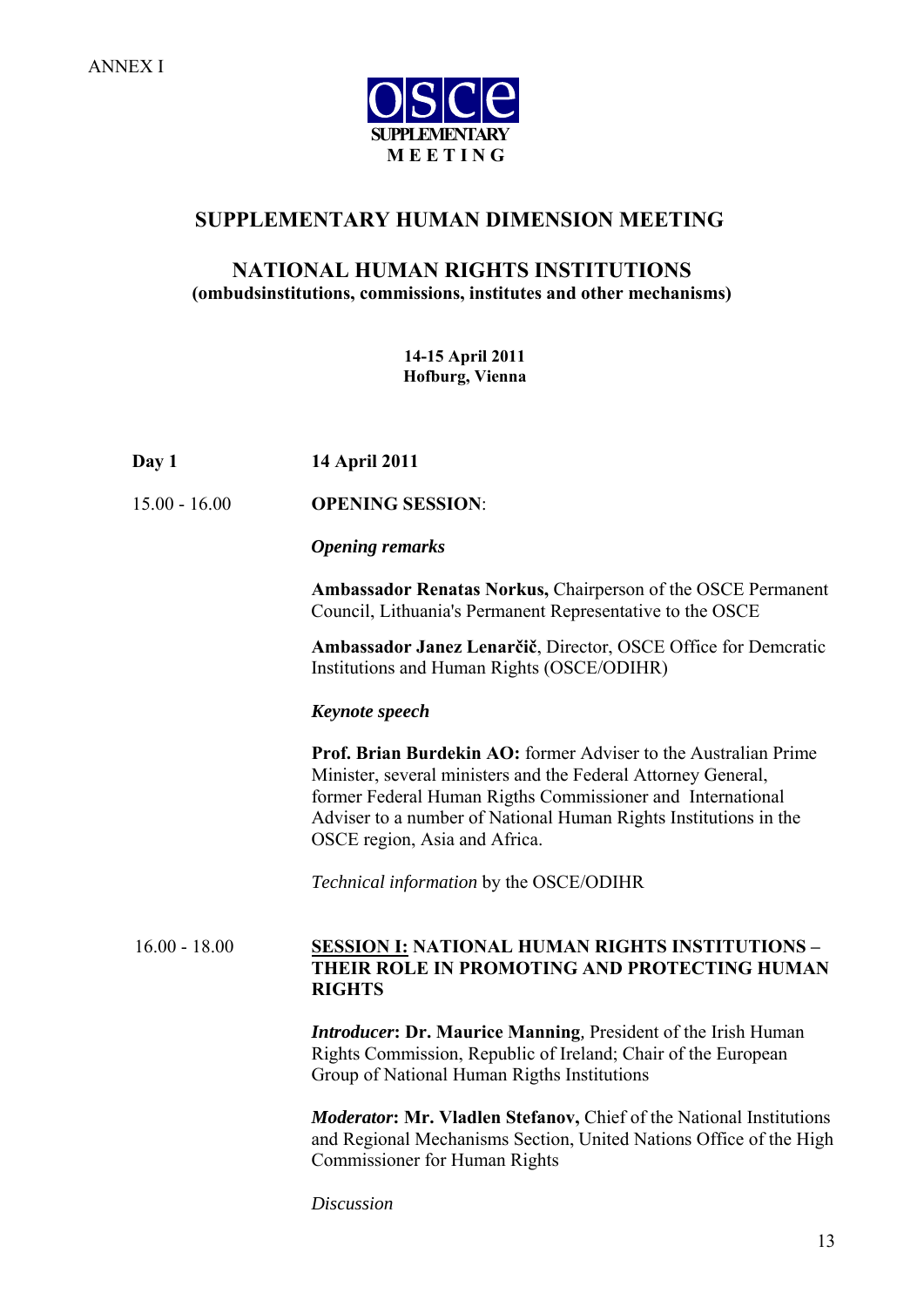| $18.00 - 19.00$   | Reception hosted by the Lithuanian OSCE Chairmanship                                                                                  |
|-------------------|---------------------------------------------------------------------------------------------------------------------------------------|
| Day 2             | 15 April 2011                                                                                                                         |
| $10.00 - 12.00$   | <b>SESSION II: NATIONAL HUMAN RIGHTS INSTITUTIONS</b><br><b>AND GOVERNMENTS</b>                                                       |
|                   | Introducer: Mr. Georgy Tugushi, Public Defender (Ombudsman),<br>Georgia                                                               |
|                   | <b>Moderator: Mr. Markus Jaeger, Head of National Human Rights</b><br>Structures Unit, Prisons and Police Division, Council of Europe |
|                   | <b>Discussion</b>                                                                                                                     |
| $12.00 - 14.00$   | Lunch                                                                                                                                 |
| $14.00 - 16.00$   | <b>SESSION II: NATIONAL HUMAN RIGHTS INSTITUTIONS</b><br><b>AND CIVIL SOCIETY</b>                                                     |
|                   | Introducer: Ms. Jasminka Džumhur, Human Rights Ombudsperson,<br>Bosnia and Herzegovina                                                |
|                   | <b>Moderator: Ms. Snježana Bokulić</b> , Head of the Human Rights<br>Department, OSCE/ODIHR                                           |
| <b>Discussion</b> |                                                                                                                                       |
| $16.00 - 16.30$   | <b>Break</b>                                                                                                                          |
| $16.30 - 17.30$   | <b>CLOSING SESSION</b>                                                                                                                |
|                   | Reports by the Working Session Moderators                                                                                             |
|                   | Comments from the floor                                                                                                               |
|                   | <b>Closing Remarks</b>                                                                                                                |
|                   | Ambassador Janez Lenarčič, Director of the OSCE/ODIHR                                                                                 |
| 17:30             | Close of Day 2                                                                                                                        |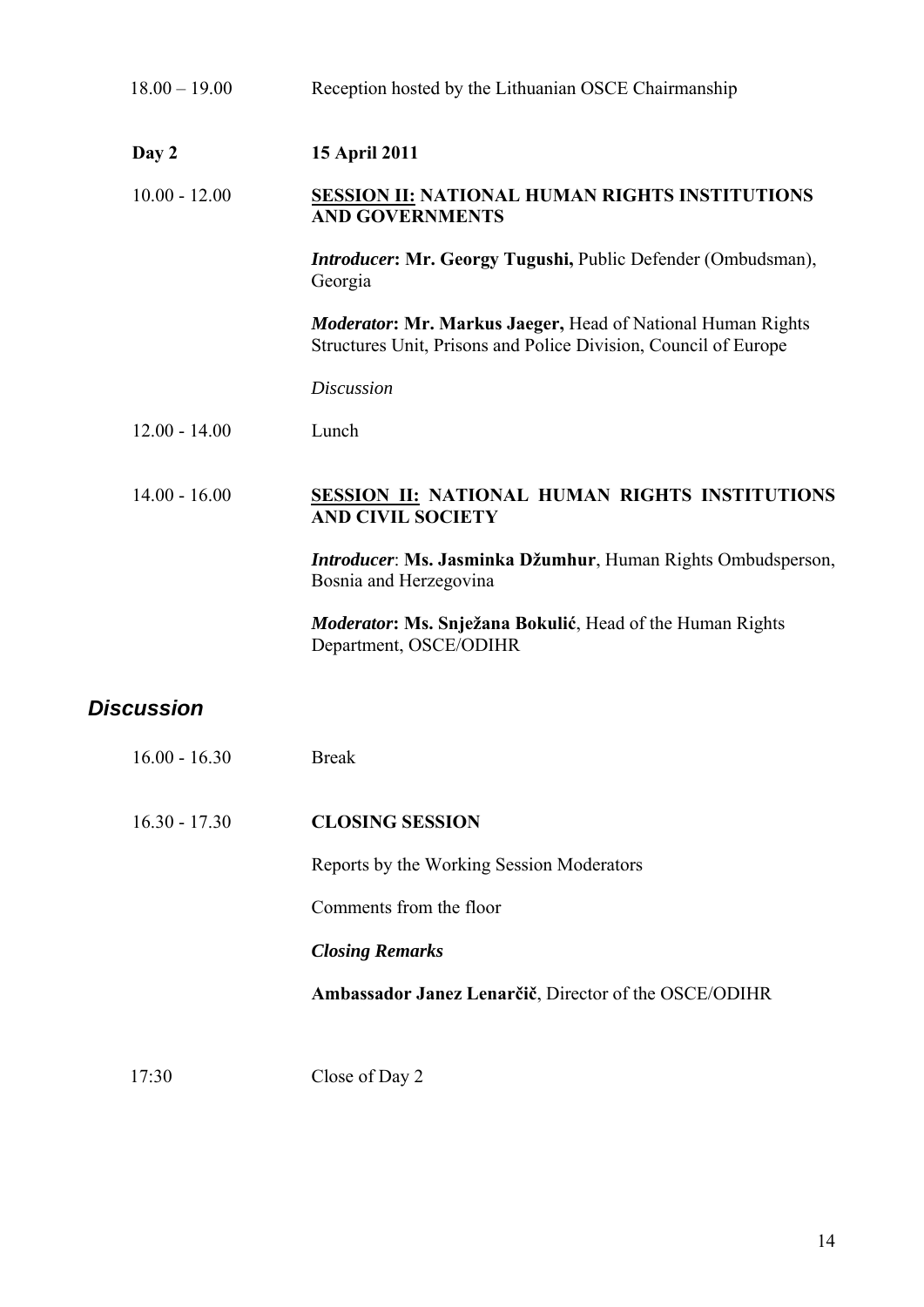# **SUMMARY OF RECOMMENDATIONS**

**from the participants of the OSCE Supplementary Human Dimension Meeting on National Human Rights Institutions (ombudsinstitutions, commissions, institutes and other mechanisms), held 14 -15 April 2011 in Vienna**

### **RECOMMENDATIONS TO THE PARTICIPATING STATES**

OSCE participating States are recommended to:

General

- fully acknowledge that National Human Rights Institutions (NHRIs) contribute to the protection and promotion of human rights, predominantly but not exclusively at the national level;
- in order to strengthen the role of National Human Rights Institutions (NHRIs), develop and adopt new OSCE commitments on NHRIs;
- establish, where they do not yet exist, National Human Rights Institutions that comply with the UN Principles Relating to the Status of National Institutions (Paris Principles) as further elaborated by the Sub-Committee on Accreditation of the International Coordinating Committee of NHRIs and encourage NHRIs to seek accreditation with the International Coordinating Committee of NHRIs;
- ensure the establishment of functionally and institutionally independent NHRIs accountable to parliament;
- ensure an open, transparent, and inclusive selection process of the head (and members) of the NHRI;
- engage with their NHRI in a constructive dialogue which includes involving NHRIs in legislative drafting processes and using them as a source of expertise:
- commit to undertake all necessary steps to ensure that recommendations and initiatives of NHRIs are given due consideration and are systematically implemented by governmental authorities.

Legislative

- **Perovide a strong legislative framework which ensures a broad mandate and wide range of** functions pertaining to the protection and promotion of human rights;
- ensure that the legislative mandate of the National Human Rights Institutions includes cooperation with civil society actors, acknowledging the importance of civil society in the promotion and protection of human rights;

Resources

- ensure that NHRIs are provided with sufficient human capital and financial resources to allow them to exercise their mandate effectively, especially when they are given additional tasks under national or international law;
- provide for secure and stable funding from central budget under a separate budget line for NHRIs, with parliamentary oversight;

Operational

 ensure that annual and special reports from NHRIs are discussed in parliament in a timely manner and consider the establishment of parliamentary human rights committees to engage directly with NHRIs;

Additional functions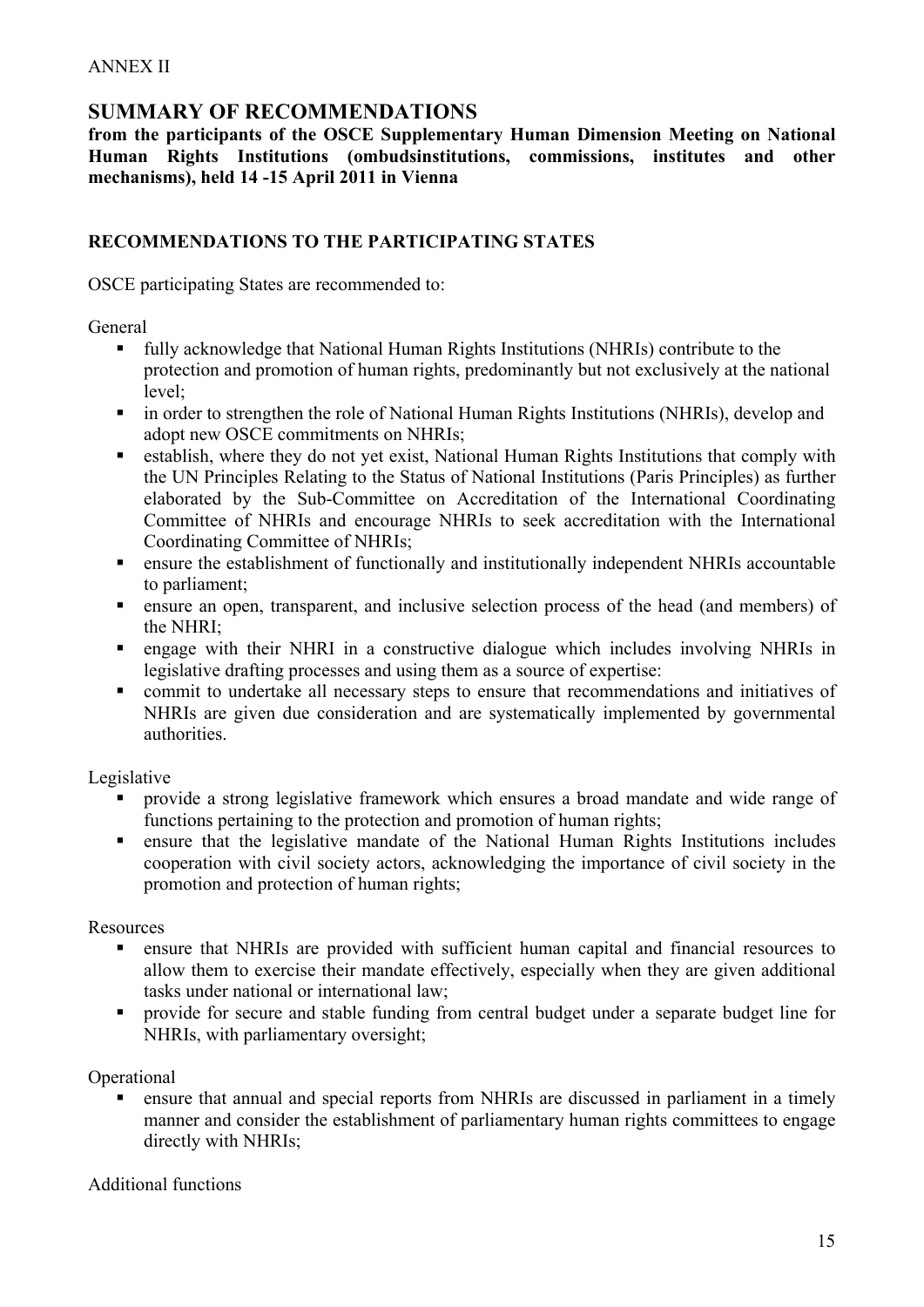- after consultation with and the consent of the NHRI, consider vesting the NHRI with additional functions under international agreements, such as the Optional Protocol to the United Nations Convention Against Torture or the United Nations Convention on the Rights of Persons with Disabilities, or national legislation such as anti-discrimination laws;
- when mandating NHRIs with additional functions, ensure that adequate additional resources are allocated.

## **RECOMMENDATIONS TO NATIONAL HUMAN RIGHTS INSTITUTIONS**

NHRIs should:

- engage and consult with a diverse range of civil society organisations, including religious communities and representatives of vulnerable social groups such as the elderly, persons with disabilities:
- make full use of their relationship with their national parliament, in the spirit of cooperation and partnership;
- be ready and able to provide concrete recommendations to government on issues relating to human rights;
- be ready to assist the government with its international obligations such as the Universal Periodic Review, UN treaty body reporting or in relationship to the European Court of Human Rights;
- develop mechanisms that create opportunities for individuals to contribute to the work of NHRIs through *inter alia* the creation of internship programmes, and programmes to train and nurture young "ambassadors" for human rights;

# **RECOMMENDATIONS TO CIVIL SOCIETY**

Civil society actors should:

- take active part in policy making processes, including through engagement with the parliamentary process;
- hold NHRIs accountable for their work;
- **inform the Sub-Committee on Accreditation regarding the performance of NHRIs.**

## **RECOMMENDATIONS TO THE OSCE**

OSCE institutions, such as the OSCE Office for Democratic Institutions and Human Rights, and OSCE field operations should:

- facilitate consistent participation of NHRIs at OSCE meetings and to ensure that NHRIs receive special status with the OSCE, namely by having dedicated seats in the plenary room for official meetings for NHRIs from where they can make statements using their own status and mandate;
- continue supporting the work of NHRIs, in co-operation with the United Nations, the Council of Europe, other relevant international organizations and the International Coordinating Committee of NHRIs;
- consider NHRIs as a source of expertise and experience at the national level and engage NHRIs in providing capacity building to local stakeholders as well as in developing OSCE commitments;
- facilitate consistent participation of NHRIs at OSCE meetings, giving recognition to their special status as independent bodies;
- facilitate or support opportunities for NHRIs to exchange experiences amongst themselves;
- support the establishment of a permanent Secretariat of the European Regional Group of NHRIs.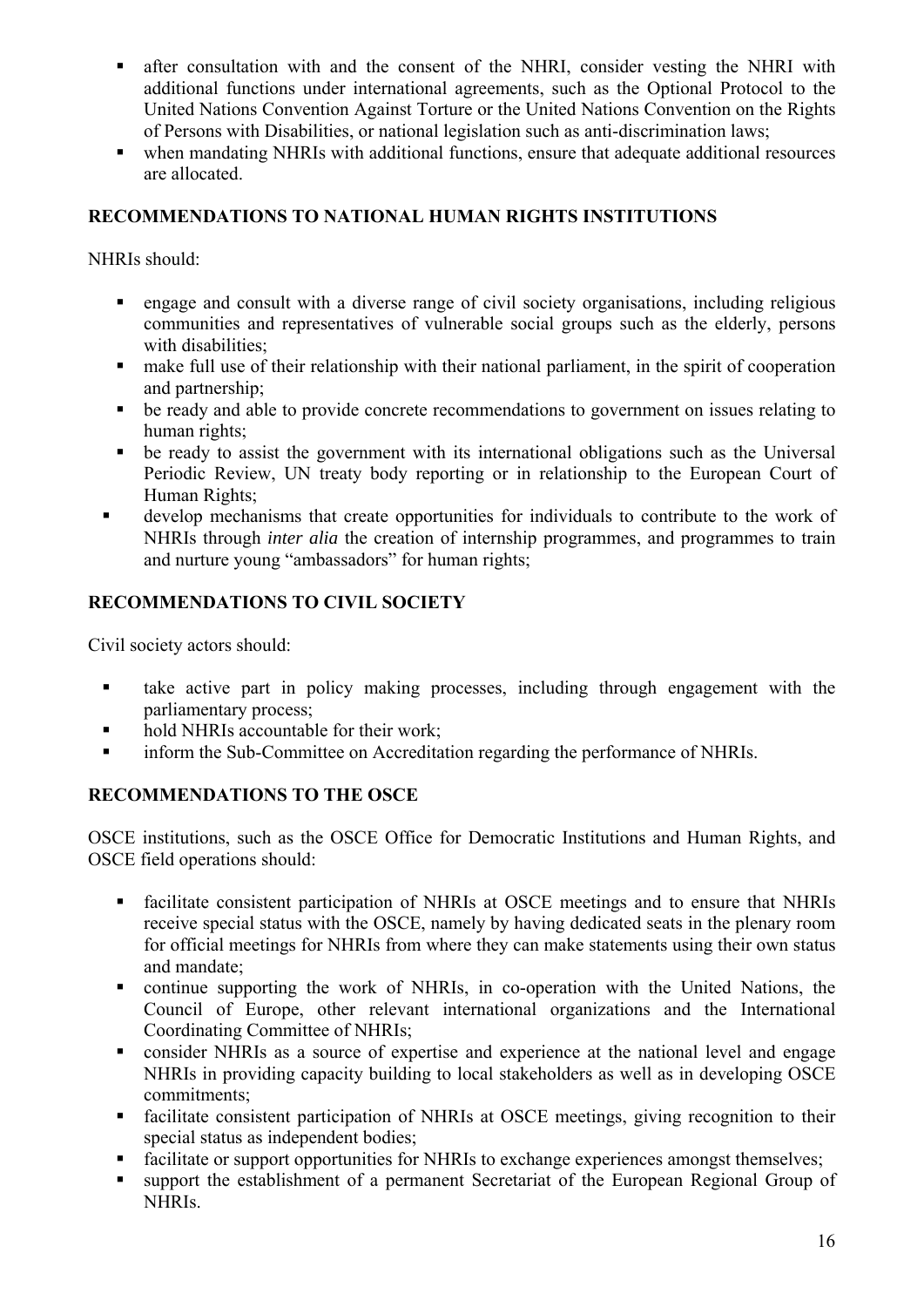# **Opening Remarks by Ambassador Renatas Norkus, Chairperson of the OSCE Permanent Council**

**at the OSCE Supplementary Human Dimension Meeting on National Human Rights Institutions (ombudsinstitutions, commissions, institutes and other mechanisms), 14 April 2011, 3.00 p.m.** 

Excellencies, ladies and gentlemen,

Kindly permit me to officially open the first Supplementary Human Dimension Meeting of the present year and to welcome you most warmly on behalf of the Lithuanian Chairmanship.

Promoting and strengthening the role and efficiency of National Human Rights Institutions – or NHRIs – is one of the Lithuanian Chairmanship's human dimension priorities for this year.

Why did we choose to make it a priority?

As the Chairperson-in-Office, Lithuania's Foreign Minister Audronius Ažubalis, emphasized in the 2011 OSCE work programme presented in January: "Human rights and fundamental freedoms need constant protection." In this connection he called on participating States to make "a new effort to examine the role of independent national human rights institutions" in protecting and promoting human rights and fundamental freedoms in the OSCE area.

As participating States of the OSCE, we are under an obligation to adhere to international human rights standards and to implement the OSCE's commitments in this field.

The Chairmanship believes that NHRIs can play a key role in introducing human rights issues to national policy agendas, in keeping them on those agendas, and in supporting their governments in adhering to international human rights standards.

And while we bear the responsibility in our own countries for creating an environment that promotes the enjoyment of human rights by all people, we can be given invaluable support in this sometimes challenging task by other actors: most notably the international community with its special expertise, civil society with its knowledge of the concern and needs of the people – and NHRIs.

Though NHRIs are independent in nature, they are state-established institutions legitimized by our parliaments and as such are mandated to assist the OSCE participating States in implementing the OSCE's commitments on human rights and fundamental freedoms.

Ladies and gentlemen,

While the history of National Human Rights Institutions goes back as far as 1806, and in more recent history to 1946, it was only in the 1990s that the concept of NHRIs became internationally known and was developed further.

In the 1990 Copenhagen Document, the participating States resolved to "facilitate the establishment and strengthening of independent national institutions in the area of human rights and the rule of law."

Much has been done since 1990: at the present time there are NHRIs existing at state level in no fewer than 41 OSCE participating States.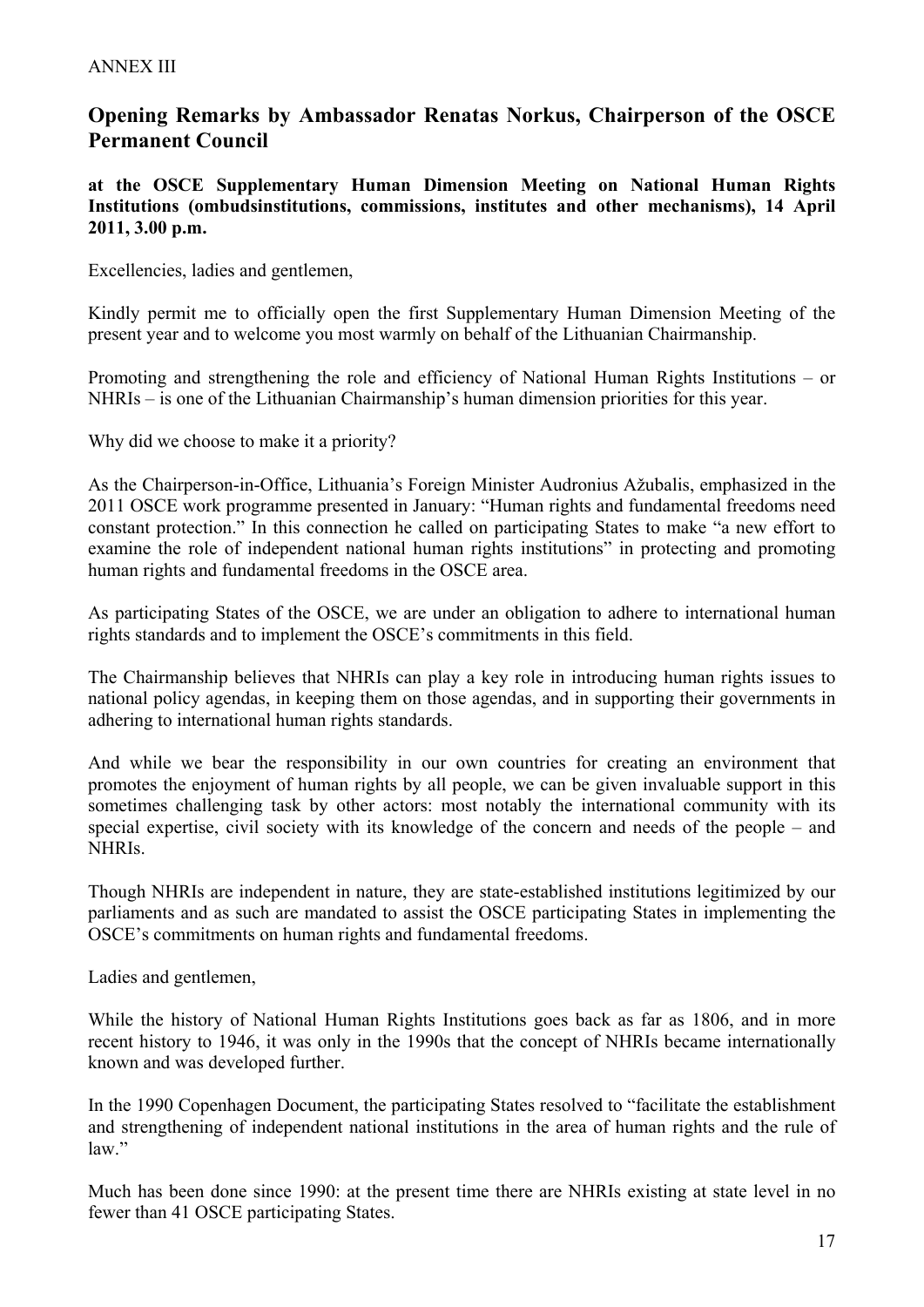Most recently, in Turkey discussions are in process on adoption of an ombudsman law and in the Netherlands respectively – on a draft law to establish an NHRI.

But let me turn to my own country, Lithuania. Even though there is great understanding in Lithuania of the usefulness of having a National Human Rights Institution corresponding to the UN Paris Principles and there is a Copenhagen commitment to establish one, we have to admit that in spite of intense discussions among government institutions, parliament and civil society in the years 2006 to 2008, no NHRI has yet been established.

In our defence, if I may say so, it should be noted that we have four different specialized ombudsinstitutions, all of which are operating well.

I am particularly pleased that Lithuania's Children's Rights Ombudswoman Ms. Edita Žiobiene is present with us today. I know that she was actively engaged in efforts to establish an NHRI in Lithuania. I am sure she will be ready to tell us about aspects of the Lithuanian experience at the present meeting.

At this meeting today and tomorrow Lithuania will be among those looking to learn from the experience of other OSCE participating States and to hear how their performance in establishing and implementing human rights policies has improved after the establishment of an NHRI.

I am also pleased to inform you that later this year we are planning to host an OSCE conference in Vilnius on "Strengthening the Effectiveness and Efficiency of National Human Rights Institutions.", which we hope will raise the awareness on the value of NHRIs in my country.

Ladies and gentlemen,

Recognizing the important role NHRIs play in enforcing respect for human rights at the national level, I believe that this meeting will give us an excellent opportunity to exchange experience on the different models of NHRI and on their relationships with government and civil society.

I am confident that this SHDM, as intended, will help us to assess what further support these institutions require to enable them to effectively and efficiently perform their role of assisting governments in the task of adhering to international human rights standards and OSCE commitments.

I would like to wish you all an interesting and productive series of discussions. I am looking forward to the outcome and, possibly, to the meeting bearing fruit in a set of recommendations.

If your discussions show that there is a need to strengthen the political commitment of the OSCE participating States with regard to NHRIs, the Chairmanship will be happy to initiate a follow-up process by asking the Human Dimension Committee, chaired by Ambassador Thomas Greminger of Switzerland, to look into the matter.

Finally, let me thank Ambassador Lenarcic and the ODIHR for their invaluable input and for the work they have done in preparing the event.

Before closing, I would like to emphasize that the ODIHR and the OSCE field operations play a crucial role in providing assistance to participating States in establishing National Human Rights Institutions and, once they have been established, in helping the NHRIs to flourish and constantly enhance their operations.

Thank you.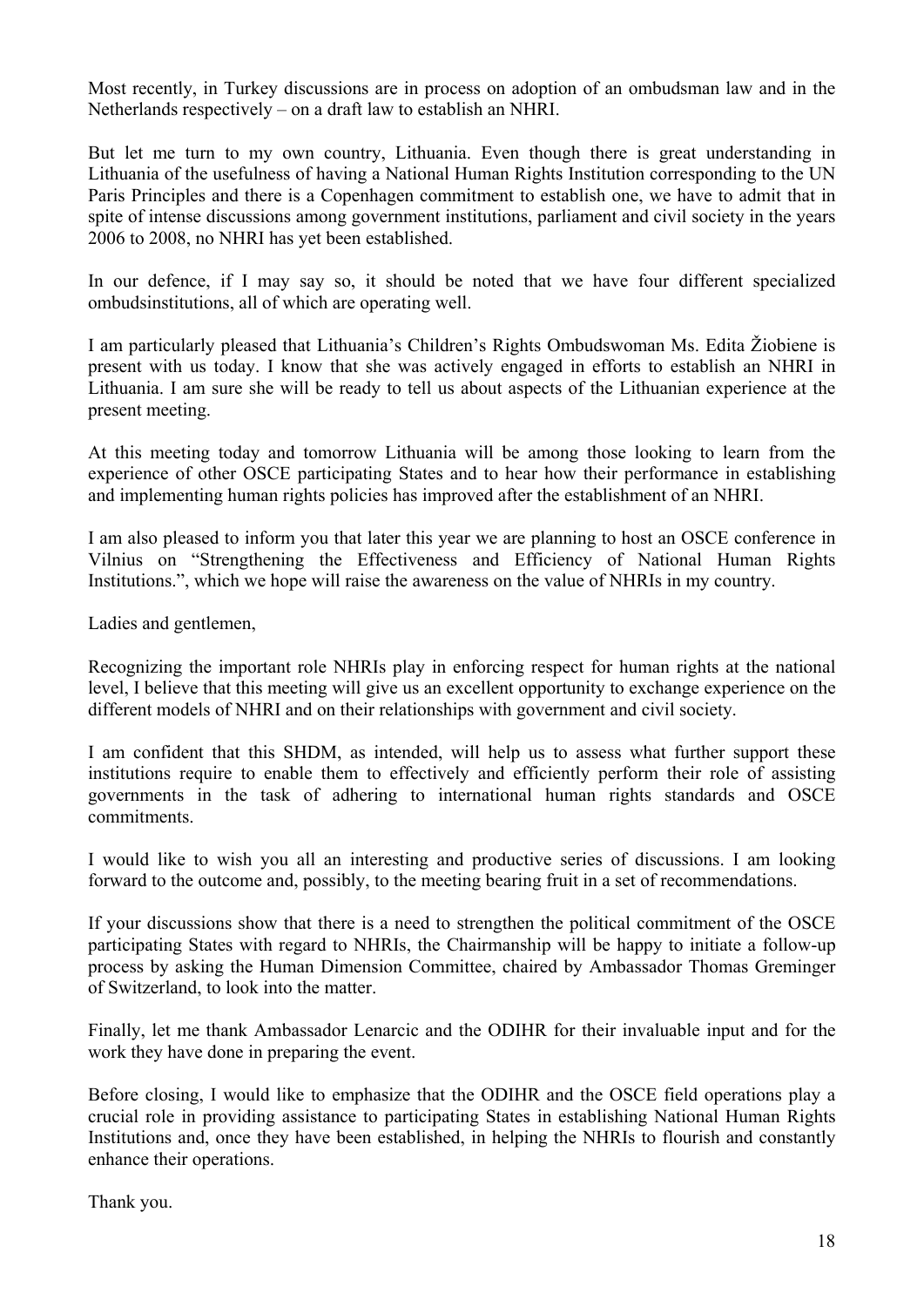# **Opening Remarks by Ambassador Janez Lenarčič, Director of the OSCE Office for Democratic Institutions and Human Rights (ODIHR)**

Excellencies, Ladies and Gentlemen,

it is my pleasure to address and welcome you at this first OSCE Supplementary Human Dimension Meeting of this year.

I would like to start by thanking the Lithuanian Chairmanship for putting the national human rights institutions as the priority for this year, and in this way providing the opportunity to, in different frameworks, discuss their situation and issues they face in different areas of their work.

This is not the first time NHRIs are discussed in the form of the SHDM. However, it was usually linked to a more thematic topic. While at the first glance, it may seem as if this time we are looking at more organizational, institutional, matters, it is not solely that. In many countries, as they should, NHRIs play a crucial role in the promotion and protection of human rights. And it is time to look into their role on a more general level. For their work to be effective and meaningful, they namely need the support and acknowledgement of governments.

It is particularly important that there are representatives of National Human Rights Institutions participating in this event, since it is particularly them who are to share experience, exchange best practices and outline challenges they face in exercising their tasks.

Ladies and Gentlemen,

OSCE participating States have committed themselves to adhere to international human rights standards and to implement OSCE commitments – to prevent torture, to ensure equal treatment of men and women and to protect minority groups and other marginalized groups of society, to name but a few. Many governments of participating States have – in order to be supported in their endeavours to comply with the human rights standards – chosen to follow a global trend and to establish a special independent bodies, in many instances mandated to focus solely on guiding and advising on the ways to protect and promote human rights.

ODIHR and the OSCE field operations have been, together with other relevant partners from the international community (many of whom are here), for years providing technical or legislative assistance to support the establishment of new national human rights institutions, including Ombuds Institutions, or to strengthen the work of existing institutions.

NHRI representatives here will surely speak for themselves, also those that met earlier today to prepare for the upcoming sessions. But I wish to share what we in ODIHR usually hear as main concerns when we meet with NHRIs: 1) they often report to us having insufficient human and financial resources to exercise their work and 2) their advice, guidance and recommendations are at times not followed or are even ignored.

Ladies and Gentlemen,

This SHDM will allow us to look at the current level of engagement between national human rights institutions and their own governments on the one hand and to review the existing level of cooperation between national human rights institutions and civil society on the other. Civil society actors are 'the eyes and the ears' of the people, hearing and understanding their concerns and needs. And national human rights institutions have a significant role to play in their function as a bridge between a government and each individual it serves.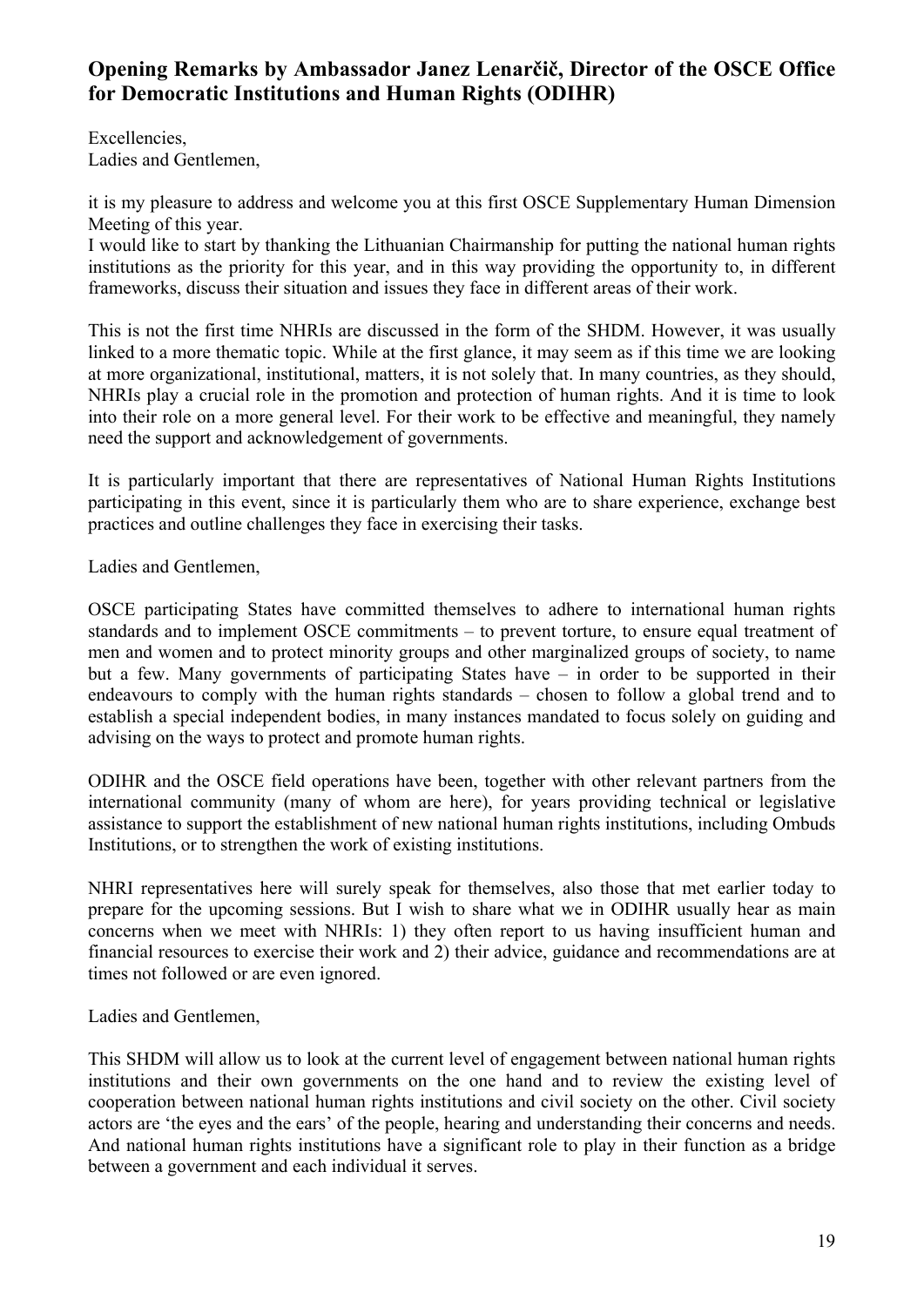Let me conclude by expressing my hope that this SHDM will also allow for OSCE participating States to re-emphasize their commitment towards human rights in general, also by strengthening the work of NHRIs.

With this, I look forward to the fruitful and productive OSCE Supplementary Human Dimension Meeting. I hope it will result in concrete recommendations on how to further strengthen the important work that national human rights institutions undertake across the OSCE region.

I have now the honour to give the floor to our keynote speaker Prof. Brian Burdekin, who is one of the best known experts on national human rights institutions and has worked around the world to support their establishment.

Thank you.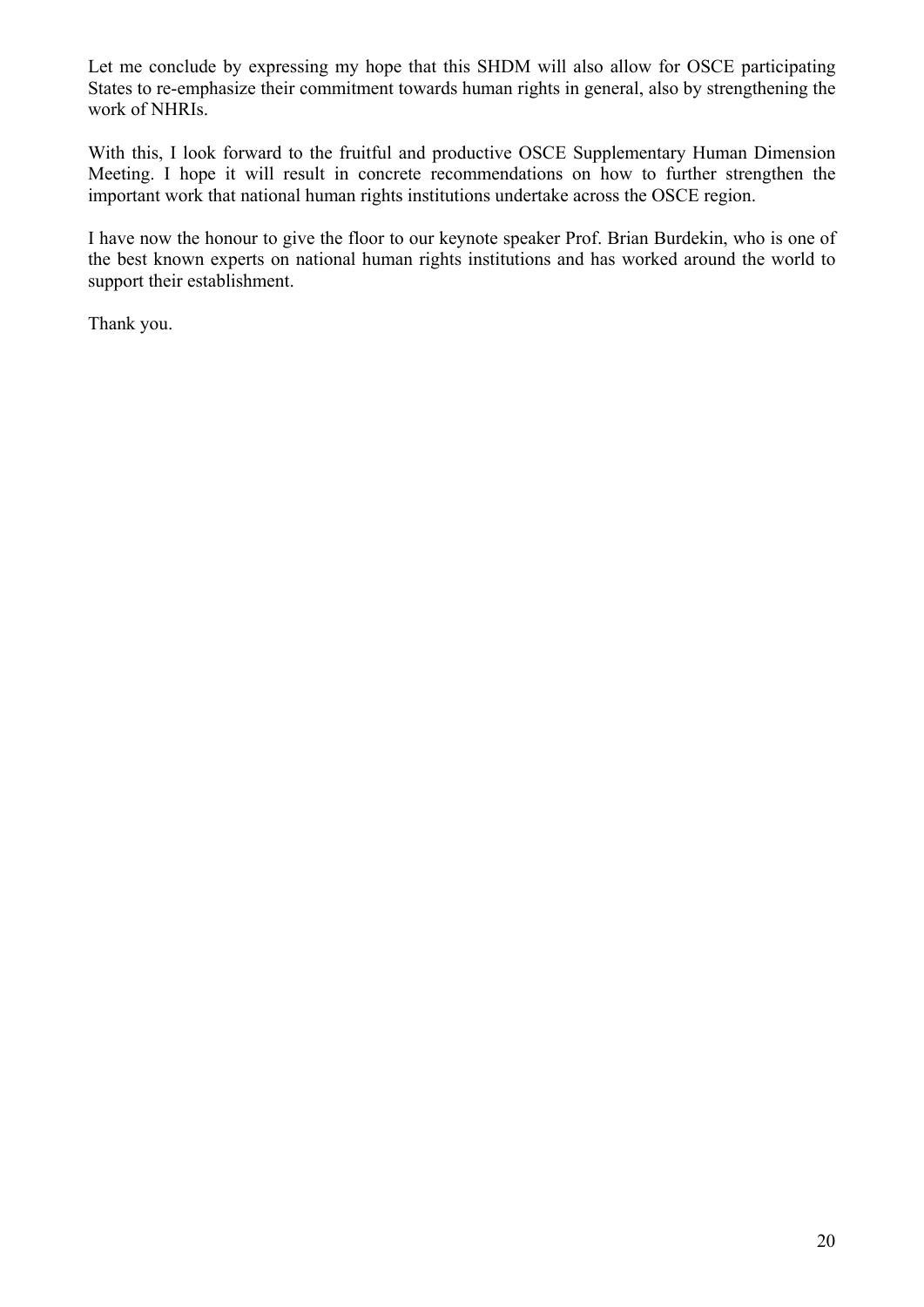# **KEYNOTE SPEECH BY PROF. BRIAN BURDEKIN AO**

If I might, so that I'm not misunderstood, make a couple of preliminary observations. First, I am going to talk mainly about National Human Rights Institutions (NHRIs) as we use the term relating to national institutions (NIs) set up in accordance with the Paris Principles. But all institutions, including the more traditional ombudsman and a number of other institutions represented here which have a mandate relating to protecting human rights, are extremely important and play a critical role ensuring that human rights are both promoted and protected. I am going to refer to several international and regional organizations outside the OSCE region, not because I think this is essential, but because the standards we are talking about we originally developed in the Paris Principles in 1991 and because they were accepted by the international community at the World Conference on Human Rights in Vienna in 1993.

A small group sat on the sidelines of the World Conference and drafted the text which in the Vienna Declaration and Programme of Action referred to the obligation of all member states to set up independent human rights institutions according to the Paris Principles which we drafted in 1991 and made it clear that it was the prerogative of each state to set up their national institution in accordance of the structure and the needs of that state. What is equally important is that the Paris Principles lay down half a dozen minimal standards for what those structures should be, regardless of the particular circumstances of each state.

I want to talk about that based on my experience in many of the countries represented here where we already have NIs most of which have been set up in the last ten or twelve years. I will draw on the experience we have had in other regions because I think that, while it's true that the rest of the world has a lot to learn from Europe, I think in the area of NHRIs in Europe and in the other parts of the OSCE, there are lessons we can learn from Asia and other areas.

Twenty five years ago when I had the privilege of being the federal human rights commissioner in my country we only had three in the entire Asian region, we only had 8 in the world. I want to talk about the historical context in which NIs now find themselves because they are very new institutions.

The resistance and the misunderstanding sometimes comes from executive governments who understand in theory what independence is but don't seem to understand in practice what it means, sometimes comes from NGO who see NHRIs as some sort of competitor. That is simply not the case. We are NIs in the sense that we are established by legislation (or we should be), with clear mandate, and therefore unlike NGO we are set up with the imprimatur of the legislature of the state in which we work, and should be set up with powers that are commensurate with our responsibilities.

One of the problems in this very large and diverse area the OSCE represents is that some of the institutions have not been given a clear mandate and some of them have not been given a clear legislative basis for their operations. That makes it difficult to operate effectively and independently.

If I may reflect on the role of NIs which is essentially one of implementation- what we are about is trying to ensure that the international human rights standards are translated into reality. Where do these standards come from?

Part of the challenges to NIs is that we all work within national legal frameworks and whether it is the Common law or the European Code systems, or Islamic law, all of these systems came into existence before the international treaties that we are charged to monitor. Coming out of the Universal Declaration of 1948, not until 1966 (45 years ago) did we begin to develop the two basic international Covenants on Civil and Political Rights in 1966 then in the next 45 years the Core on Human Rights Conventions which are a major part of the responsibility of NIs. Generally states will agree of them having a mandate that includes the human rights in the conventions the state has ratified.

In 1991 in Paris what we were trying to do as practitioners (and those of us who were there from the very small number of NIs) and what we achieved in Vienna in 1993 at the World Conference and then later that year in the General Assembly, when virtually every government was there and voted unanimously, is the establishment of independent institutions based on the Paris Principles.You as member states of the OSCE, of the UN voted for this twice: at the World Conference and also at the UN General Assembly through your ambassadors, ministers or the representatives there.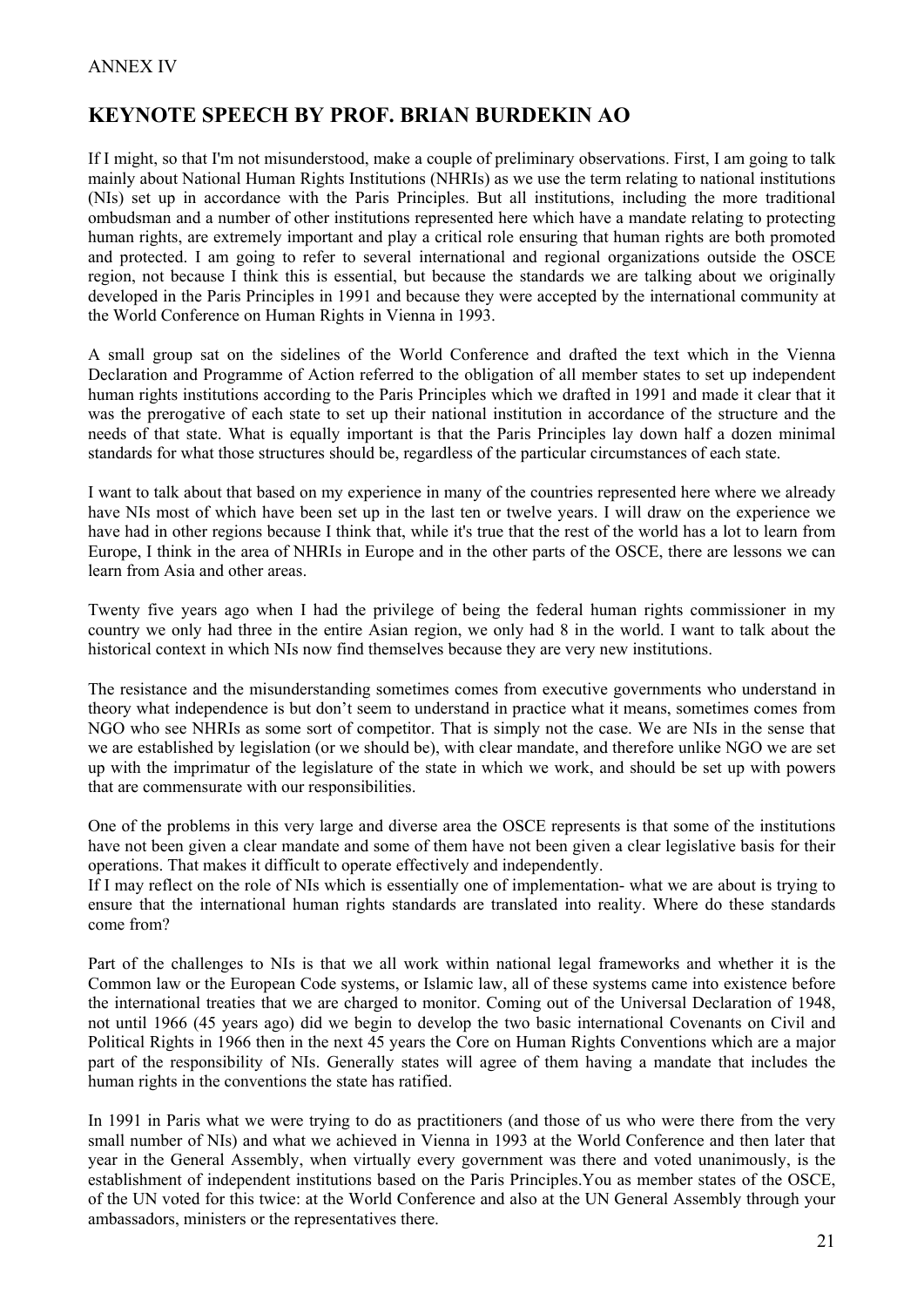A fair question is why did we feel we need to do this?

Because as a former adviser to the political leaders of my country, as a former service officer or diplomat, what I had seen was that you could have a democratic system, an executive government responsible to a parliament, you could have independent courts, but all of that put together did not necessarily mean that you had the protection of the rights of some of the most vulnerable groups in society including minorities be they religious, linguistic, ethnic or whatever.

It is governments which are the primary duty bearers, they ratify the treaties, we are simply monitors, human rights educators and in some cases institutions which investigate violations of human rights.

Some of us had been involved in negotiating human rights conventions, we were just finishing the Convention on the Rights of the Child and frankly I knew from my contact as a former diplomat that a number of governments were trying to set up a Children's Commission.

One of the problems had been the very evolution of international norms because as the Elimination of the Discrimination Against Women was ratified, states set up sometimes a Commission on Women Rights, an Equal Opportunity Commission or Native Discrimination Commission. As the Convention on Racial Discrimination was ratified a number of states set up institutions, Ombudsman institutions or commissions focused on that. But some of us believed very strongly that if human rights are universal and equally important, we can't be leaving any groups out: we need an organization which has a holistic approach to human rights and which doesn't leave out any sector of society be it women, children, minorities, indigenous groups etc. And that was really the motivation behind the Paris Principles.

The Paris Principles spell out that national institutions have half a dozen basic functions: research and advice, education and promoting an understanding of human rights, monitoring compliance with international human rights treaties and norms, investigating violations of human rights and providing remedies, cooperating with international and regional human rights mechanisms and interacting with the judiciary.

Some of these are elements which I see beginning to be discussed in some states within the OSCE, some of those are elements which are not included in NIs. It is important that the OSCE is bringing to bear its collective institutional focus on the need to provide national institutions with a clear and effective mandate. We need to bear in mind that in many cases they are given a very broad mandate with sometimes very limited resources and that in itself creates problems.

#### **Key characteristics**

To be independent - they are set up by the state, in fact in many countries by the executive government operating in conjunction with the legislature and that was why in 1991 we argued that they should be set up on the basis of a legislative text.

The reason the phrase "legislative text" is important is that it does not mean a presidential decree, it means a text adopted by the elected representatives of the people of the country. Because in our view as practitioners it was part of endowing the institution with the legitimacy, the authority and the support of the parliament because in many countries in other regions we had seen is that what can be set up by a presidential decree can sometimes be disestablished by presidential decree. Part of being independent is being able to do your job fearlessly and get on with, if necessary, giving frank advice to the government and to the parliament. This is one of our challenges as national institutions, we are essentially advisory. Nobody elected us, we are not the government, we are not the parliament, generally we should always try to function as an advisory body, but if there are violations of human rights by the military, by the police, by the government itself, then maybe we have to move to adversarial and not advisory mode. Maybe sometimes we have to be consultative. Maybe occasionally we have to be what the government would regard as confrontational. That is not an easy balance to strike, but it is a balance which is one of the challenges for all national institutions in all regions, including the OSCE.

I want to talk briefly about the evolving international order because we as national institutions face the same problems in the rapidly evolving and globalizing world as many of our governments do. I want to touch what some of the key changes are from a national institution's point of view.

There is a greater recognition: thirty years ago most of the countries in regions like Latin America or in my region were actually autocratic and military dictatorships or governments that were not democratic. That has changed. The understanding of human rights has changed. During the Cold War the constant conflict was between what is more important civil and political rights or economic, social and cultural rights, we now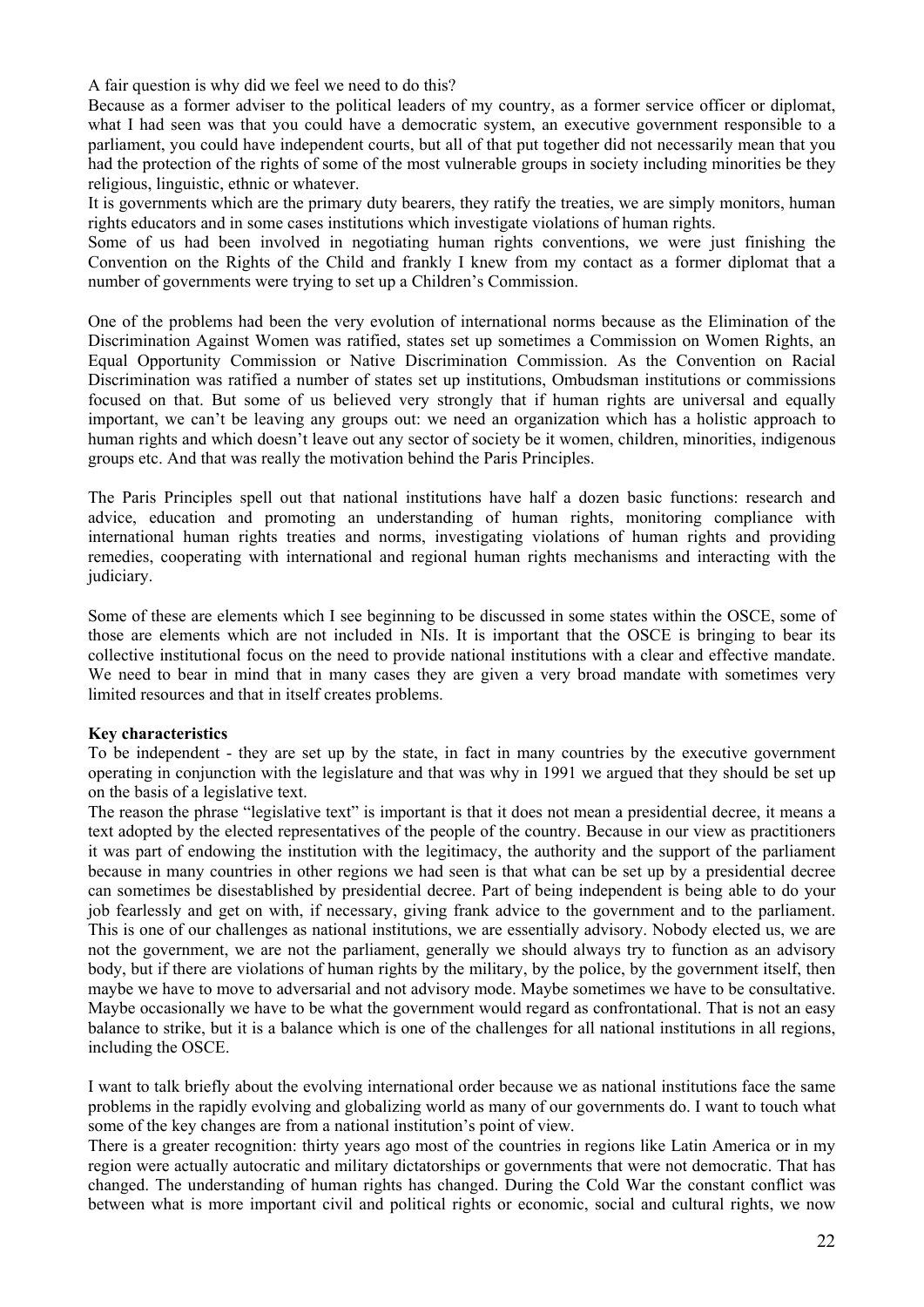have a more holistic approach that was set to bed in Vienna in 1993. All of the states agreed that human rights are equally important, universal and need to be seen in that light. So whereas NHRIs are originally focused on violations of civil and political rights, most of the eight years that I was Federal Commissioner in my country I spent looking at the rights of homeless people, mentally ill people, people with disabilities.

#### **Challenges**

Increasingly the challenges we face are the challenges governments face. The next challenges in this increasingly globalised world are that governments are privatising and outsourcing services that governments used to provide: education, healthcare. 200 million people now have to buy their water. That is a human rights issue for NIs based on the Paris Principles, because of the mandate that some of them have.

We are living in a world fortunately where back in the 1970s we had international human rights standards but we had very little accountability. We are witnessing in North Africa in the minute the most recent expression of a relatively new international doctrine on the right to protect of the international community. We are living in a world where increasingly there is recognition. In the last 12 to 15 years, 15 to 20 presidents and prime ministers have been made accountable for violations of human rights. We are living in a world where there is a much greater expectation at these international human rights treaties and just norms created by diplomats out there but to be translated into reality at the national level.

Yet as NIs we face the problem of a broad mandate, very limited resources, the government being the primary duty bearer. We need a very clear mandate to fit in.

As much as needs to be said about civil society and NGOs is in the Paris Principles. We constantly repeated throughout that document the importance of NHRIs working in close cooperation with civil society, not just NGOs, but human rights defenders, advocates, leaders of the profession. In my own country I had to make it clear to Church leaders that we were dealing with human rights issues that involved them as people concerned about the most vulnerable and disadvantaged in their community. So working in conjunction with civil society is the only way that a broad based national institution can focus effectively because civil society is our eyes and ears. We may have staff, but we can't be out there seeing what is happening around our respective countries in the detail that many NIs have to have in order to provide authoritative and accurate advice to government and parliament. In order to do that with limited resources we must cooperate closely with civil society.

I will use the example of my own country, which is in a way similar to Austria and to wealthy developed countries: in the 8 years that I had as head of institution as Federal Commissioner, we handled almost 10,000 cases. In relation to the cases of discrimination against women or violations of women's rights, 70% came from the private sector, we got the message through to our government, but we hadn't got the message through to the private sector. Now if we take seriously our role of monitoring the international Covenant on Civil and Political Rights which obliges governments to respect and ensure that mains of governments outsource or license the provision of something, that needs to be done consistent with the human rights treaty that the state has ratified. There is still a wide spread misunderstanding that as NIs we should hardly be concerned with the private sector, but more and more there are violations of human rights in the private sector. Of the 100 largest economic entities in the world today, 49 are countries, 51 are corporations. In my country the biggest operating mining company's turnover last year was 167 000 million dollars which is more than about 50 of the poorest countries in the world put together.

The corporate world is beginning to understand that human rights do not merely affect the public sector. That creates very serious challenges for those of us given the responsibility to monitor and advise the parliament and the government.

Democracy is very important, but what is democracy? By definition it is the rule of the majority, so the 2.4% of Australians who are aboriginal or indigenous were never meant to make or break a government. The mentally ill, people with multiple disabilities, a lot of groups we spent time working with trying to protect their rights were not politically powerful.

So the NHRIs actually play an advocacy role. In some countries including the OSCE member states there was a very strong view that human rights commissions or institutions must not be political. We are not party political, but I am not aware of a human rights issue that does not have political consequences, whether you are talking about torture on the one hand or about the right to health, including for people with mental illnesses as well as physical sicknesses, on the other.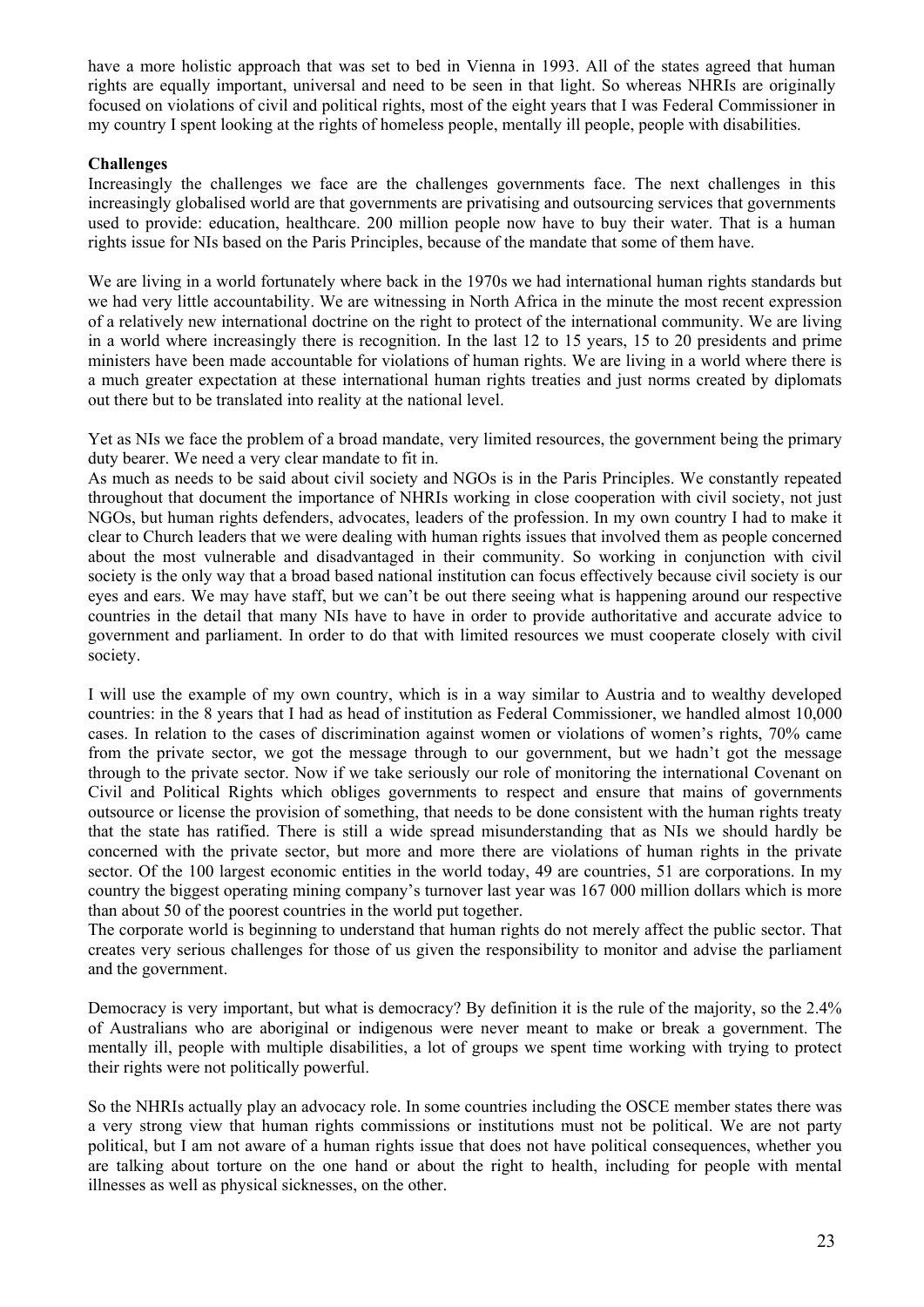If we are going to understand where we are going, we have got to understand where we have been. In terms of NHRIs the good news is that in the late 80s and early 90s I had to sit as an advisor to my government delegation, throughout the 90s and early 2000s with the assistance of the High Commissioner for Human Rights, we managed to get NIs sitting in their own spots in the room. This has significance as to where the OSCE is going in terms of focusing on this area.

The most recent developments in Geneva a couple of weeks ago confirmed that NHRIs are independent entities that speak in their own right in the Human Rights Council or the Human Rights Commission.

Over the last 15 years there has been a progressive evolution in the direction of a recognition by the international community of the role which NHRIs play not only in the Human Rights Council but by the international treaties bodies of experts who monitor the Covenant on Civil and political rights, the Convention on the Elimination of Discrimination Against Women, the Convention Against Torture, etc.

NHRIs are increasingly consulted by and engaged by special rapporteurs and by what we call the special procedure mechanisms of the UN. Years ago that was very often a dialogue between governments or governments, NGO and the UN councils or the special treaty bodies, or the special rapporteurs.

Now, national institutions are an increasingly important part of that which poses challenges in terms of their mandate and their resources to work collectively and effectively, primarily at the national level but also on an increasing amount of cross-border issues which are human rights issues: human trafficking, migrant workers, asylum seekers, refugees.

It would be tremendously valuable if the OSCE could give support to the idea of a regional secretariat or body to help NIs talk to each other and exchange experience.

Evolution is not just at that level, there is also an evolution in terms of international human rights conventions and treaties. During the 80s and 90s the first time we succeeded was in the Optional Protocol to the UN Convention Against Torture (OP-CAT) and some of us fit in the idea that the NHRI should be the body which monitors the Op-CAT. This specifically refers to NIs as does the latest Convention of the Rights of People with Disabilities because NIs were very closely involved in the negotiation of that convention. So two of the latest international conventions about very important issues: torture and the rights of people with physical or psychiatry disabilities specifically focus on the potential of NIs to be the national body.

Of course, if the government needs to confer that responsibility, it needs to give the institution adequate resources to deal with that responsibility, which is another challenge.

Finally the mandate of NIs is evolving. There are a number of countries that are looking at this question: if they have existing Ombudsman that have human rights responsibilities, what is the best thing to do? Is it to broaden the mandate of those institutions; is it to bring them together into one institution? I am not suggesting there is any perfect formula, but what the PP mean and what all the governments committed themselves to was appropriate mechanisms to protect human rights across the country and not just of a particular section or group.

Speaking from my own experience, one of the reasons I brought them up together is that I couldn't win any arguments on human rights in Australia without the women's lobby behind me. If I hadn't had the Sex Discrimination Commission as part of Human Rights Commission we wouldn't have won the battles on the rights of aboriginal people and so on. Every country will decide on its own appropriate formula.

The last thing I want to focus on is **what we have learnt**.

We have learnt the importance of the universally accepted standards which were endorsed in the Vienna Declaration and Programme of Action.

We have learnt the necessities of NIs to have a clear mandate.

We have learnt the absolute necessity to give them powers which are commensurate with the responsibilities they are given. If you give them the responsibility to protect human rights or to investigate human rights violations as many institutions do in Africa and Asia you had better give them the power that goes with that and that is the reference in the PP to quasi judicial powers. Many NIs have the power to get evidence, to hear witnesses.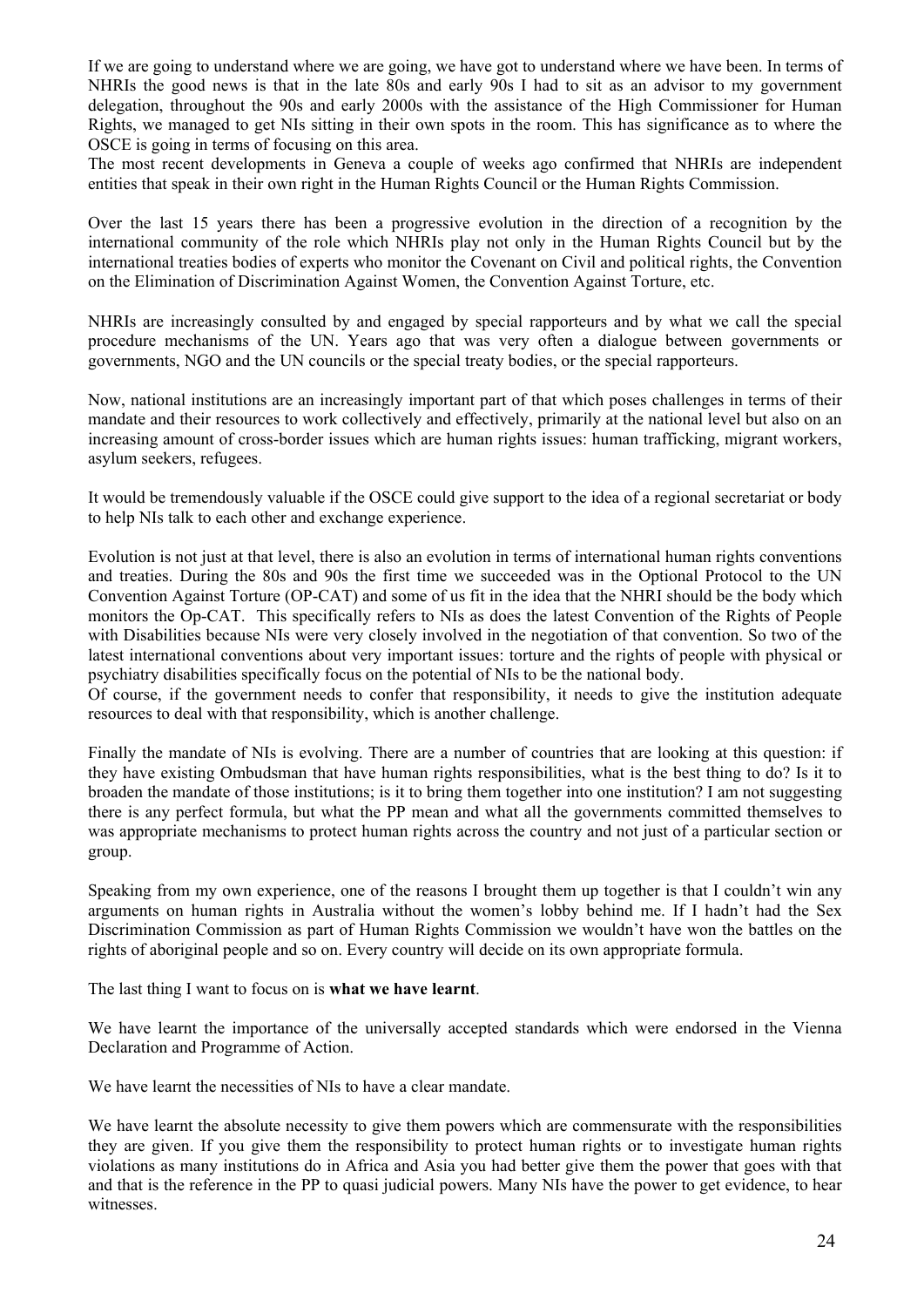We learnt that changing the law is very often a necessary but not a sufficient pre-condition if we are going to ensure the protection of human rights. Sometimes some of our politicians if they amend a law or if they to comply with international treaties that the job is being done (about 10% of the equation).What is critical is changing public attitudes: we are going to get rid of discrimination against minorities or people with disabilities, etc. then our educational role is fundamentally important. If you are talking about people with disabilities, you can pass all the laws you want, but until the public understands that people should be treated with dignity and that we are all equal, then we haven't achieved what we are obliged to do.

We have learnt that many violations of human rights can be dealt with most effectively at the national level. Wouldn't it be a good idea to have mechanisms at a national level which actually deal effectively with human rights violations which don't necessarily need to go to Geneva, New York or Strasbourg. I am puzzled because in Asia we don't have the choice of having a regional mechanism, we have got 4500 million people and I am not sure where we will ask them to go- in New Delhi or Bangkok. If we are serious about making human rights a reality, we need to be accessible. Strasbourg is not accessible to most of the people to most of your countries and that is why in a number of other regions we have given NIs the right to investigate human rights violations and engage in alternative dispute resolution. About 70-80% of the cases we handled we resolved by reconciliation. They were not constitutionally complex, they did not need to go to our supreme court, nor a regional court, we needed to get the parties together and get the offending party to address and redress the violation that had occurred. Sometimes we had to have formal hearings, but generally not.

This is something worth a consideration for your organization; the OSCE not only represents countries from North America and Central Asia but also countries from Europe. If you have not got accessibility in terms of human rights than we need to stand back and have a serious look at whether the institutions we have assumed are the ones we need and are actually performing the job. One of their most important roles is prevention. After the Second World War the whole basis of the Universal Declaration of Human Rights was never again: since we have had Uganda, Cambodia, Rwanda, Sierra Leone, East Timor, Sudan, and Bosnia.

One of the things we have learnt is that as the international community we are not very good at picking up the peaces. It would be better if we put more resources into NIs which have a mandate to promote societies of respect of individual difference because once the genie of racial hatred and ethnic or religious intolerance is out of the bottle, we are not very good at trying to put it back in. That is what NIs are in large part mandated to do: to promote an understanding of human rights, an acceptance of individual dignity and respect. In many countries national institutions had move in to defuse or address discrimination against a particular minority that can lead to violence or even quite horrific violations of human rights.

At the practical level priorities is always a big and difficult issue for national human rights institutions with a broad mandate. We have got limited resources. We have a particular responsibility for most vulnerable groups in our community: the homeless, the ill, the elderly, children, those with physical and mental disabilities, those that live in isolated areas, prisoners.

The reality is that the Member states, the governments must recognize when they give the mandate to a national institution in legislation. The NI itself must have a certain amount of discretion as to what it does and how it does it because with a broad mandate you can't do everything.

In conclusion, the challenge for those of us from member states and NIs set up by member States include:

- cross border issues;
- the necessity with respect for executive government to recognize the independence of NI (there are 4 aspects of independence: in the law setting up the institution, in the integrity, commitment and capacity of the commissioners or the people who run the institution);
- that the government respects that independence;
- to give the institution adequate resources because you cannot function effectively and independently if the state itself will not recognize, acknowledge and give you the way with all to get to up what you are charged to do;

The Paris Principles were drawn as some States that were looking up at setting some window dressing institutions.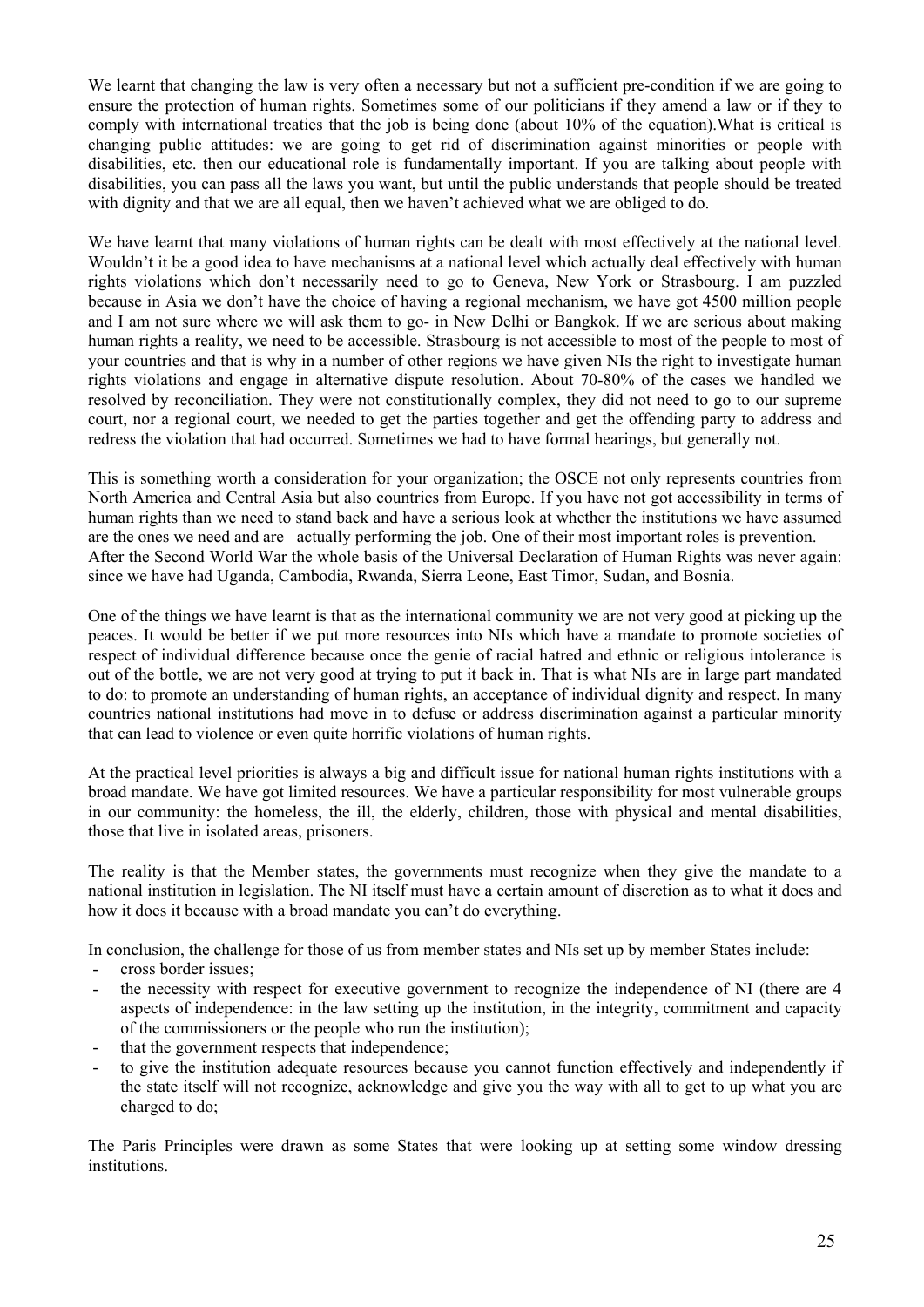In conclusion therefore I would say to those of you who think that the courts protect human rights that they play an extremely important role but if you look at actually implementing the international human rights conventions, many of the most egregious human rights violations were not against the law. The way we treated mentally ill people was a matter of omission and neglect, there was nothing the judges were able to do about it. To many of the most disadvantaged and vulnerable people the law is not a complete answer, to many of them the courts are not accessible. Human Rights Institutions are free, you don't pay fees to come and see us.

Essentially, in conclusion, the judges are reactive: they can only deal with issues brought before them, NHRIs under the PP can play a proactive role.

The great challenge for those of us who work in NIs is to ensure that international norms that states have voluntarily, solemnly undertaken to respect are translated into reality.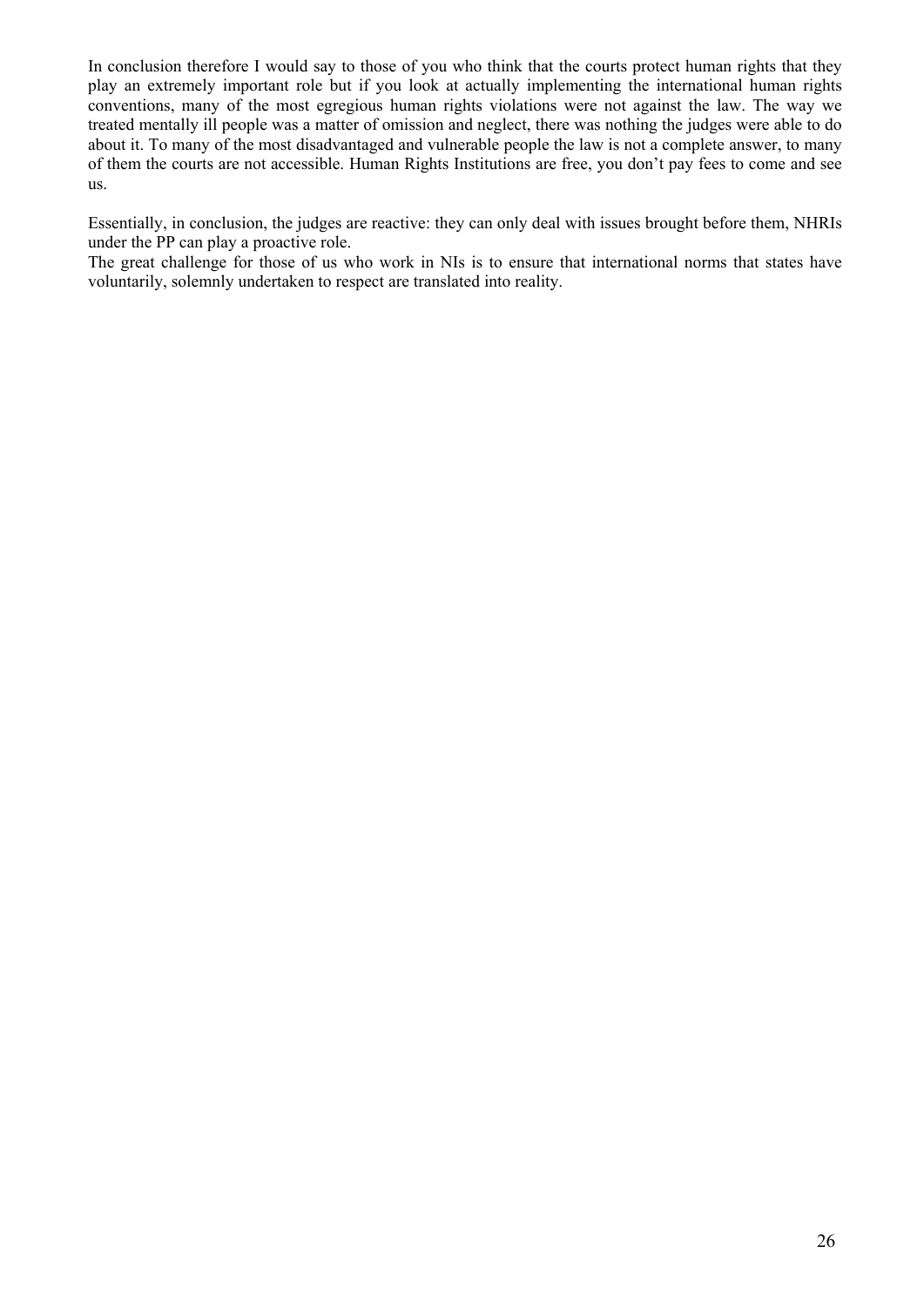### **BIOGRPAHIES OF INTRODUCERS AND MODERATORS**

#### **Keynote Speaker: Prof. Brian Burdekin AO**

Prof. Burdekin is International Adviser to a number of national human rights institutions in Africa, Asia and Central and Eastern Europe and is currently visiting Professor at the Raoul Wallenberg Institute. Prior to his international career, he was Chief of Staff to a former Australian Prime Minister, Deputy Prime Minister and Federal Attorney General and was previously in the diplomatic corps. From 1995 to 2003, as Special Adviser on National Institutions to the first three United Nations High Commissioners for Human Rights, he conducted over 200 missions to 55 countries in Africa, Asia, Europe and Latin America. From 1986 to 1994 Prof. Burdekin was the Federal Human Rights Commissioner of Australia. In this capacity he conducted major national inquiries into the systemic abuse of particularly vulnerable groups, including the homeless, mentally ill and people with disabilities. In 1990-91, he was one of the key figures involved in drafting the United Nations principles prescribing the minimum standards for National Human Rights Institutions (the Paris Principles), subsequently adopted by the UN General Assembly.

### **SESSION I: NATIONAL HUMAN RIGHTS INSTITUTIONS – THEIR ROLE IN PROMOTING AND PROTECTING HUMAN RIGHTS**

### **Introducer: Dr. Maurice Manning**

Dr. Manning is the President of the Irish Human Rights Commission (IHRC). Since 2006 the IHRC has chaired the European Group of National Human Rights Institutions (NHRIs) as on one of four regional subgroups of NHRIs. An academic by background, Dr. Manning previously lectured in politics in University College Dublin where he is currently Adjunct Professor in the School of Politics and International Relations. He is Chancellor of the National University of Ireland, and has been a member of the Governing Authority of the European University Institute at Florence.

#### **Moderator: Mr. Vladlen Stefanov**

Mr. Stefanov is Chief of the National Institutions & Regional Mechanisms Section of the United Nations Office of the High Commissioner for Human Rights (OHCHR). From 2007 to 2010 Mr. Stefanov worked as the Senior Human Rights Adviser in the South Caucasus for OHCHR, based in Tbilisi, Georgia, and headed UNOMIG's Human Rights Office in Georgia from 2004 to 2007. Before that he served as Senior Political Affaires Officer at the UN Headquarters, New York, as well as head of OHCHR's sub-office in Montenegro. Prior to joining the United Nations, from 1987 to 1999, Mr. Stefanov served in the diplomatic service of Bulgaria. He holds an LL.M. in International Law.

### **SESSION II: NATIONAL HUMAN RIGHTS INSTITUTIONS AND GOVERNMENTS**

### **Introducer: Mr. George Tugushi**

George Tugushi is the Public Defender (Ombudsman) of Georgia since July 2009. Prior to being elected as the Public Defender, Georgy Tugushi worked for the OSCE, the European Commission, the UNDP and USAID in various capacities. In parallel, since 2005, George Tugushi has served as a member of the European Committee for the Prevention of Torture and Inhuman or Degrading Treatment or Punishment (CPT). Between 1996 and 2005 Mr. Tugushi worked for the Tbilisi City Hall as an Assistant to the First Vice-Premier of Georgia and the Georgian Parliament. George Tugushi holds a Master's degree in Public Administration from the Georgian-American Institute of Public Administration and an LL.M. in International Human Rights Law from the Raoul Wallenberg Institute of Human Rights and Humanitarian Law in Sweden.

#### **Moderator: Mr. Markus Jaeger**

Mr. Jaeger is the Head of National Human Rights Structures Unit, Prisons and Police Division in the Council of Europe. Prior to his current assignment he served as the Deputy to the Director and Head of the National Human Rights Structures Unit in the Office of the Council of Europe's Commissioner for Human Rights. He studied law, philosophy and political sciences in Germany, France and Switzerland.

### **SESSION III: NATIONAL HUMAN RIGHTS INSTITUTIONS AND CIVIL SOCIETY**